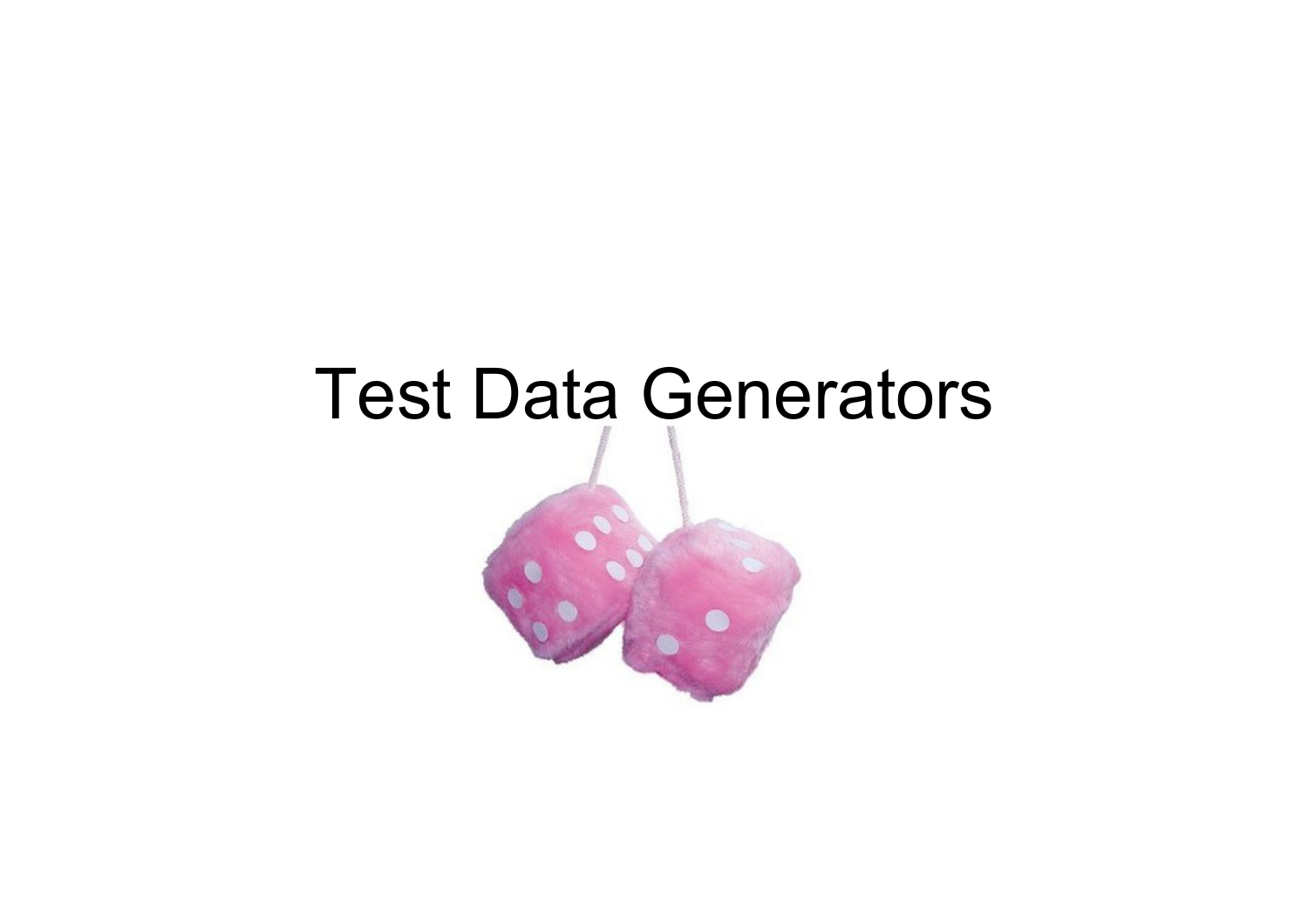### Repeating Instructions



Main> doTwice (print "hello") "hello" "hello"  $((),())$ Main> dont (print "hello") *Writing* instructions and *obeying* them are two different things!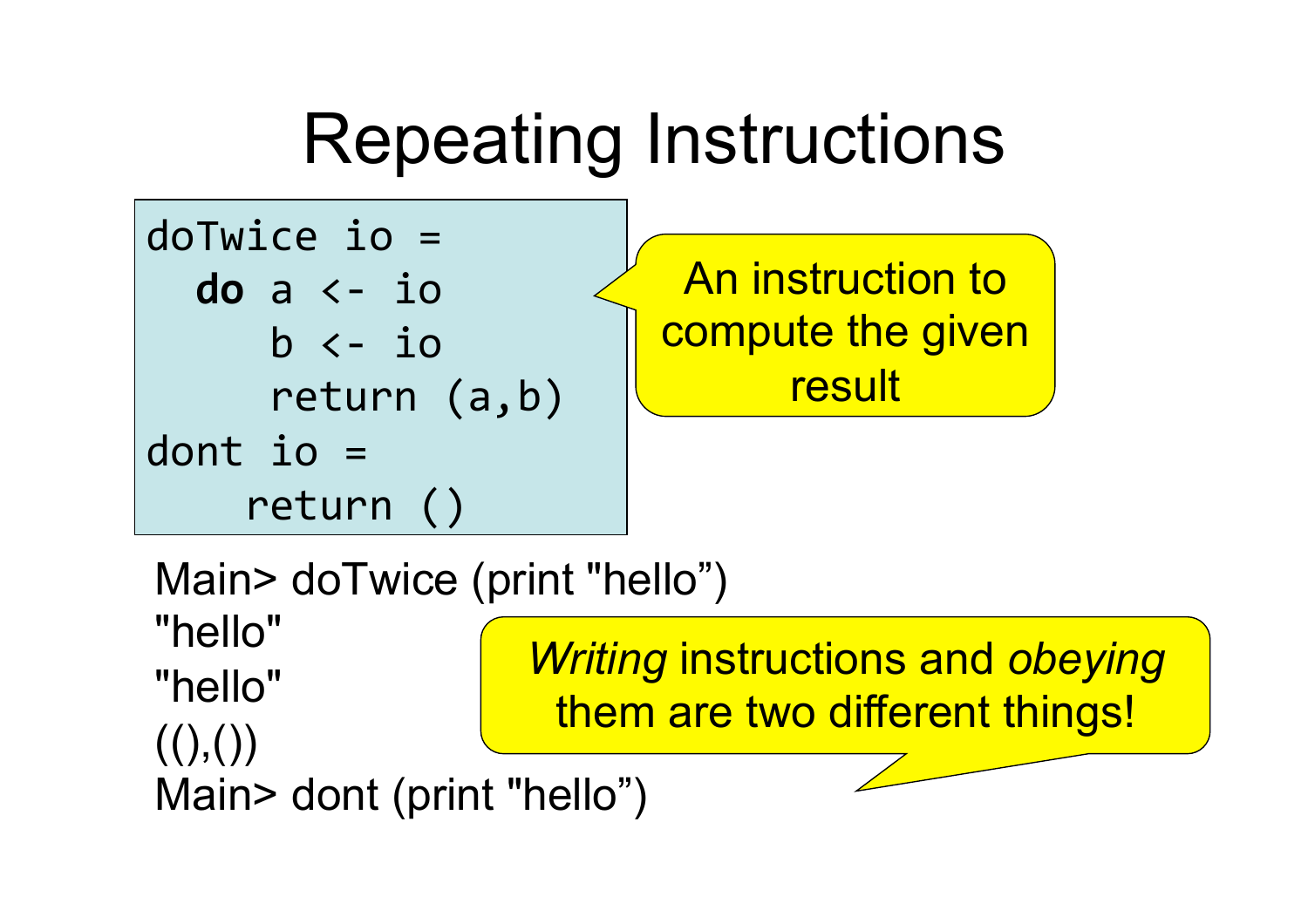## Why Distinguish Instructions?

- *Functions* always give the same result for the same arguments
- *Instructions* can behave differently on different occasions
- Confusing them (as in most programming languages) is a major source of bugs
	- This concept a major breakthrough in programming languages in the 1990s
	- $-$  How would you write **do Twice** in C?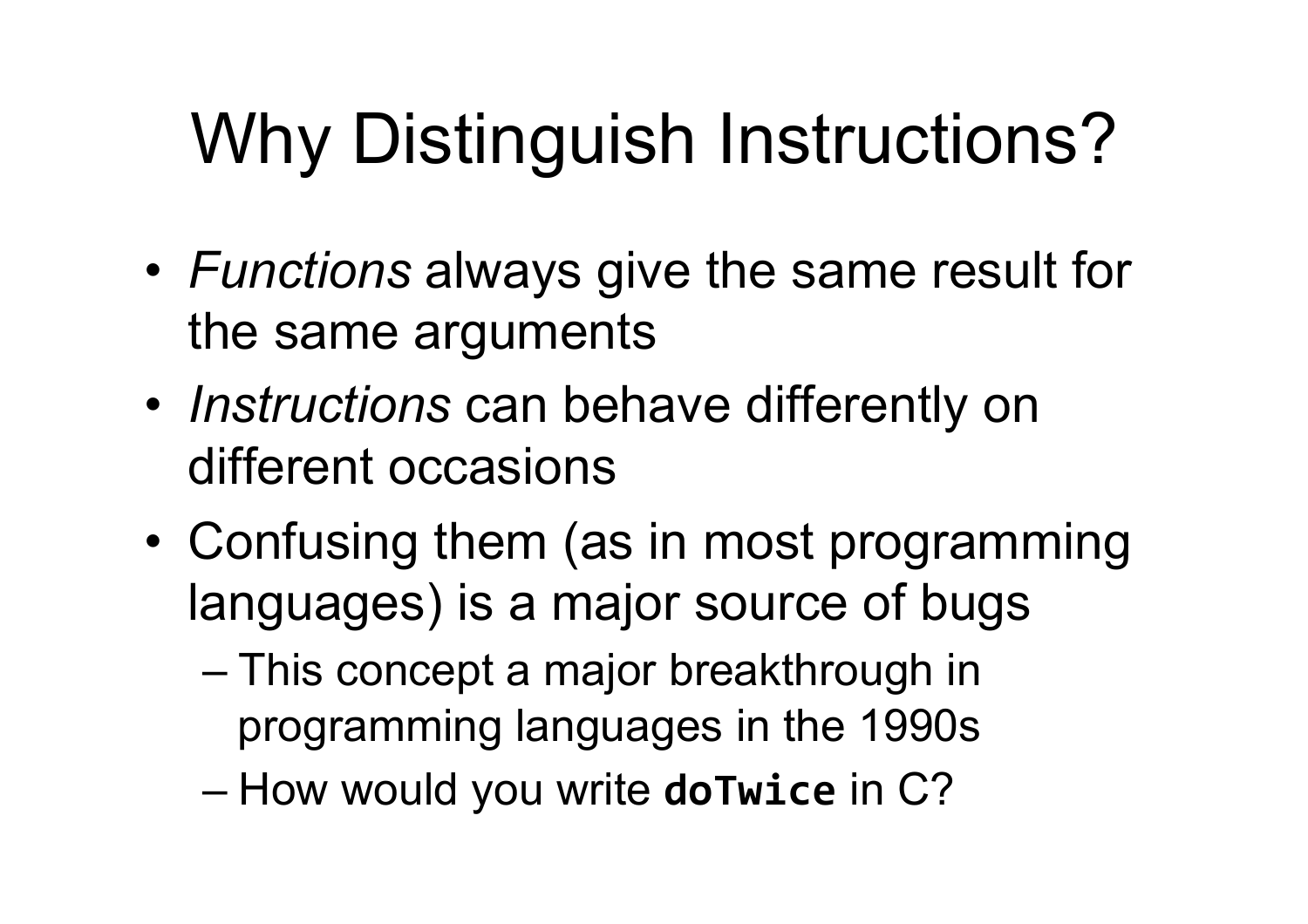#### Monads = Instructions

• What is the type of doTwice?

Main> :i doTwice  $dofwice :: Monad a => a b -gt; a (b,b)$ 

Even the *kind of instructions* can vary! Different kinds of instructions, depending on uctions, depertuing on  $\bigcup_{n=0}^{\infty}$  IO means operating

Whatever kind of result argument produces, we get a pair of them

system.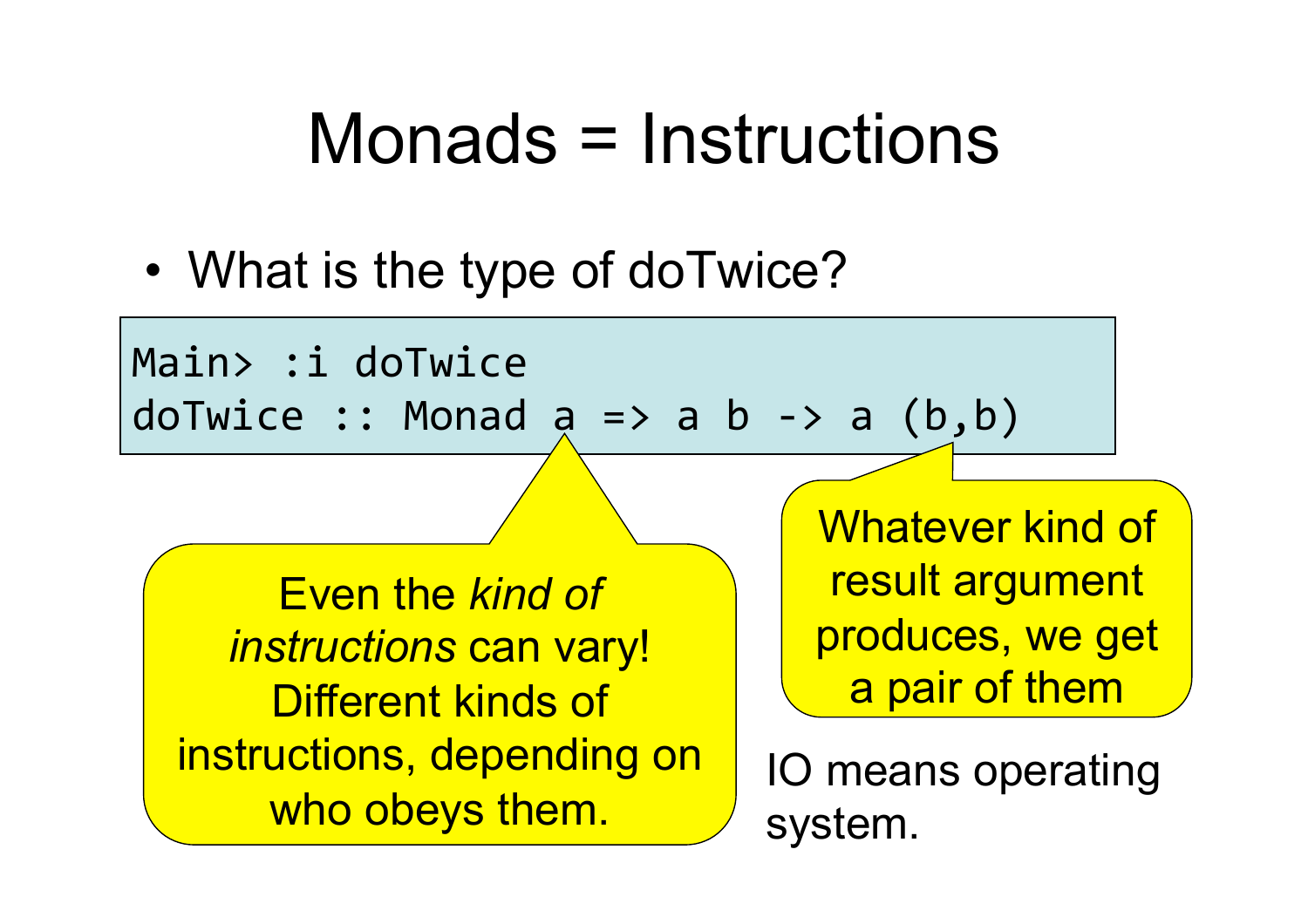### QuickCheck Instructions

- QuickCheck can perform random testing with values of any type which is in class **Arbitrary**
- For any type *a* in Arbitrary there is a random value generator, **Gen a**
- **Gen** is a Monad so things of type **Gen a** are another kind of "instruction"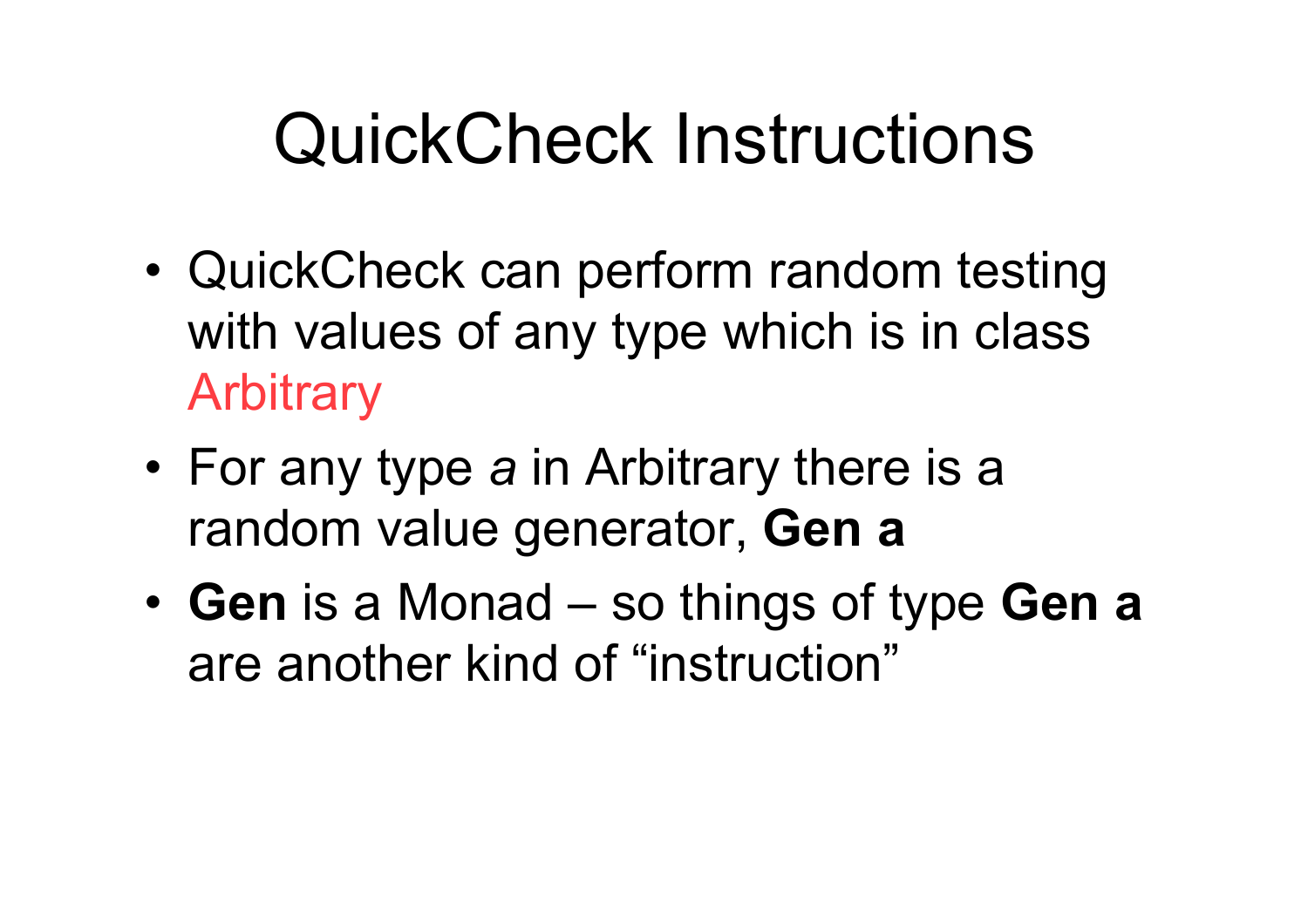

- Instructions to build a value of type A by interacting with the operating system
- Run by the ghc runtime system

• Instructions to create a random value of type A

• Run by the QuickCheck library functions to perform random tests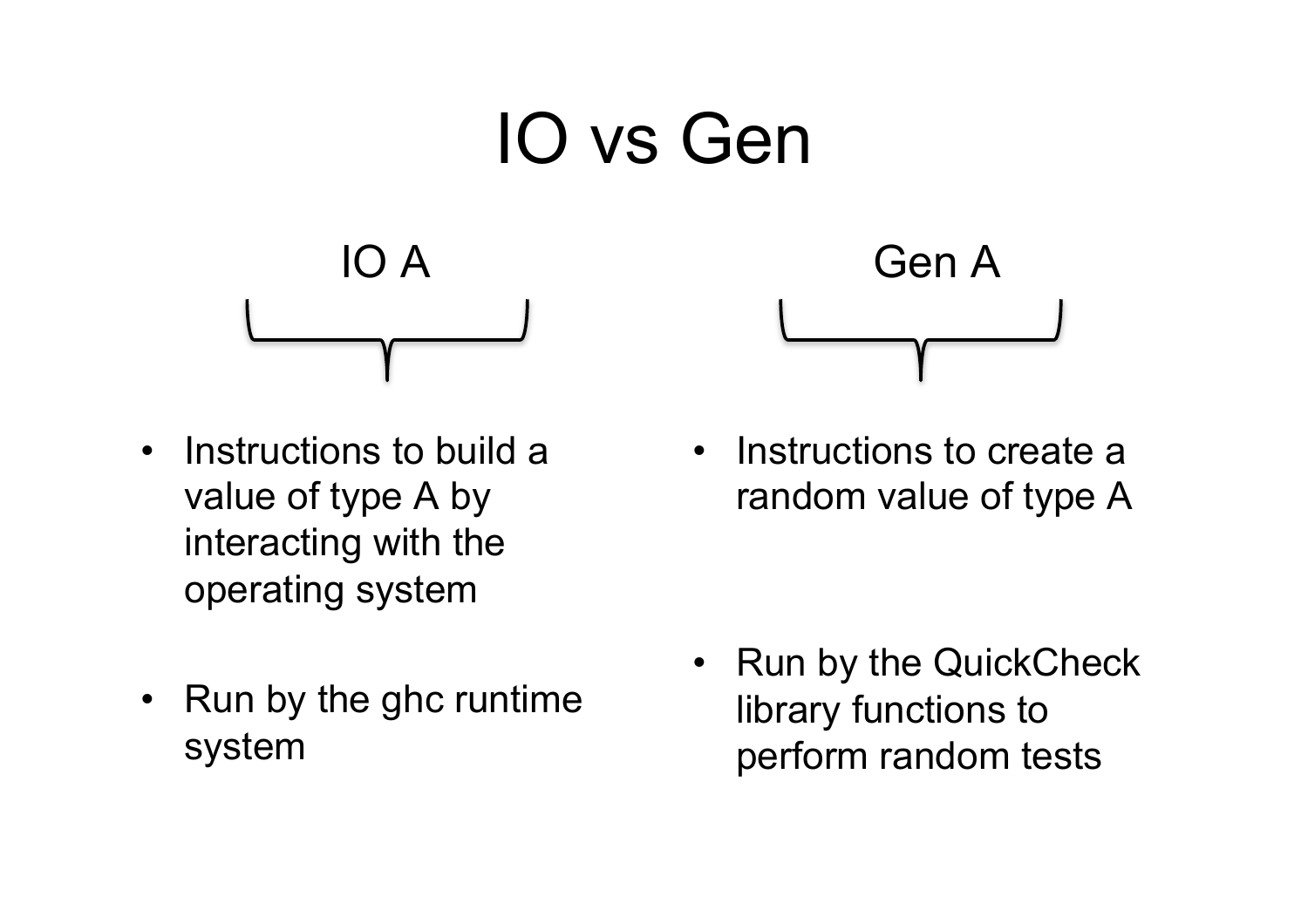#### Instructions for Test Data Generation

- Generate *different* test data every time
	- Hence need "instructions to generate an *a* "
	- Instructions to QuickCheck, not the OS
	- **Gen a** ! **IO a**
- Generating data of different types?

```
QuickCheck> :i Arbitrary
-- type class
class Arbitrary a where
  arbitrary :: Gen a
\overline{\phantom{a}}
```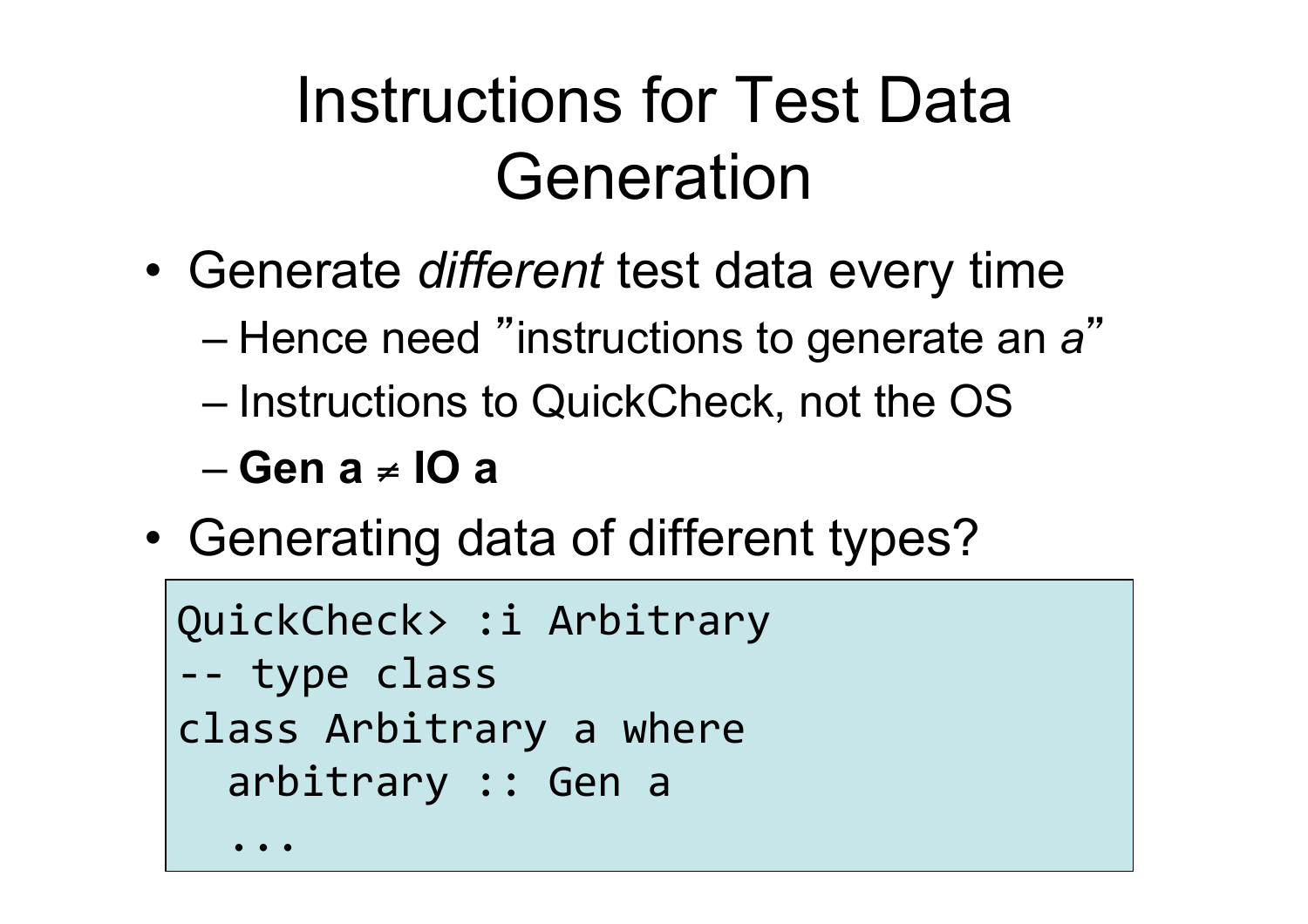## Sampling

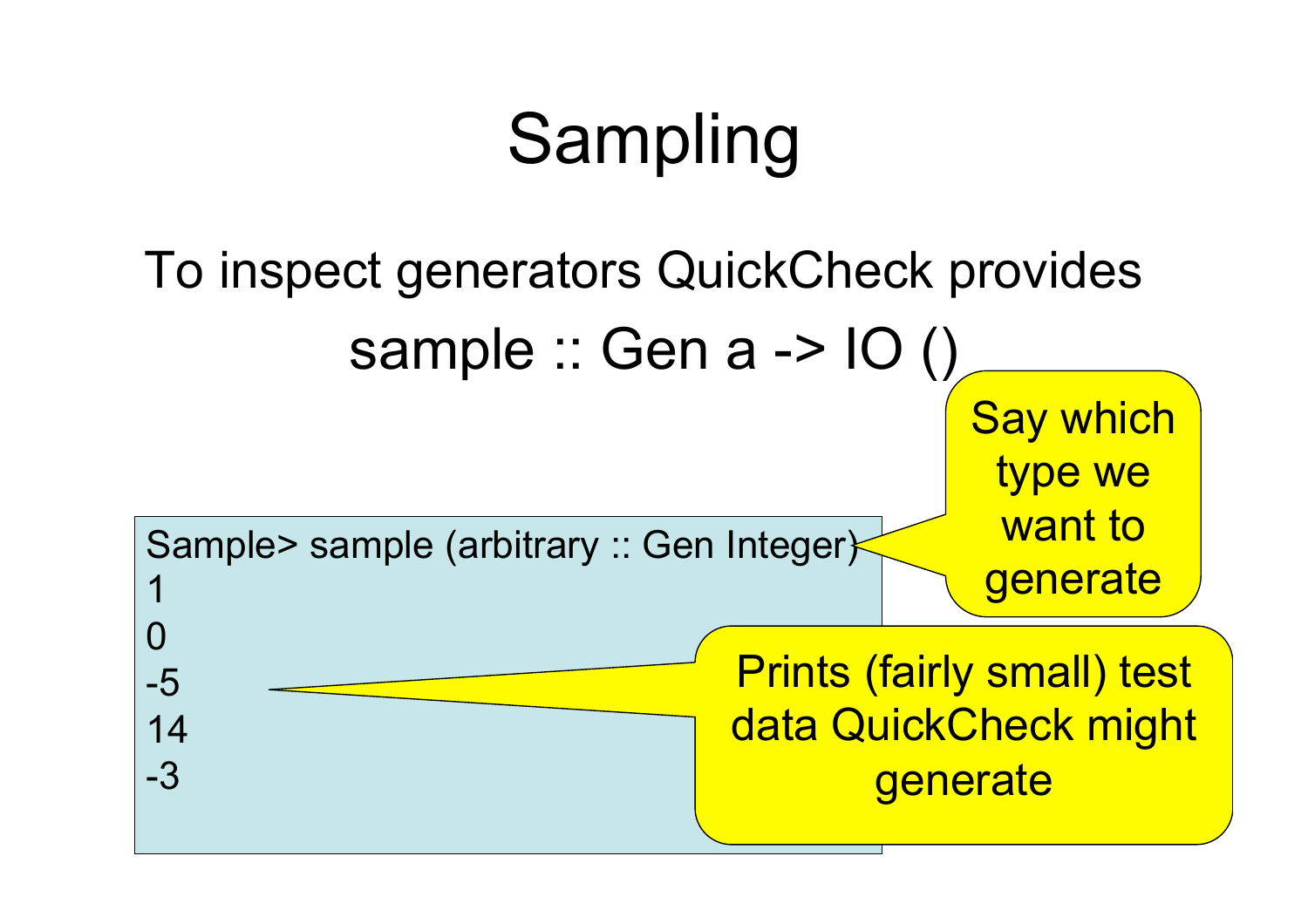## Sampling Booleans

Sample> sample (arbitrary :: Gen Bool)

- **True**
- False
- **True**
- **True**

**True** 

• Note: the definition of sample is not important here – it is just a way for QuickCheck users to "inspect" something of type Gen a.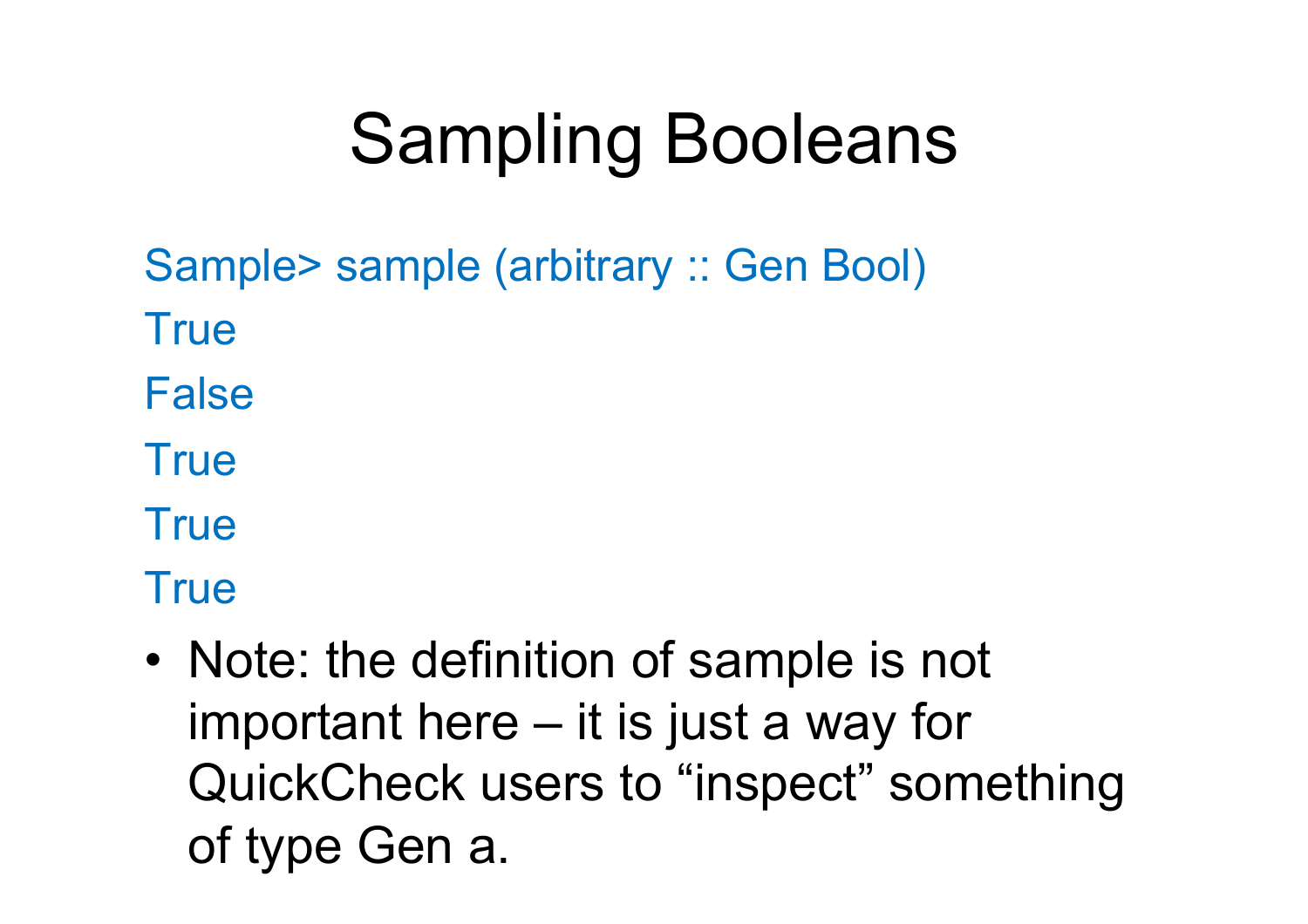### Sampling Doubles

Sample> sample (arbitrary :: Gen Double) -5.75 -1.75 2.16666666666667 1.0 -9.25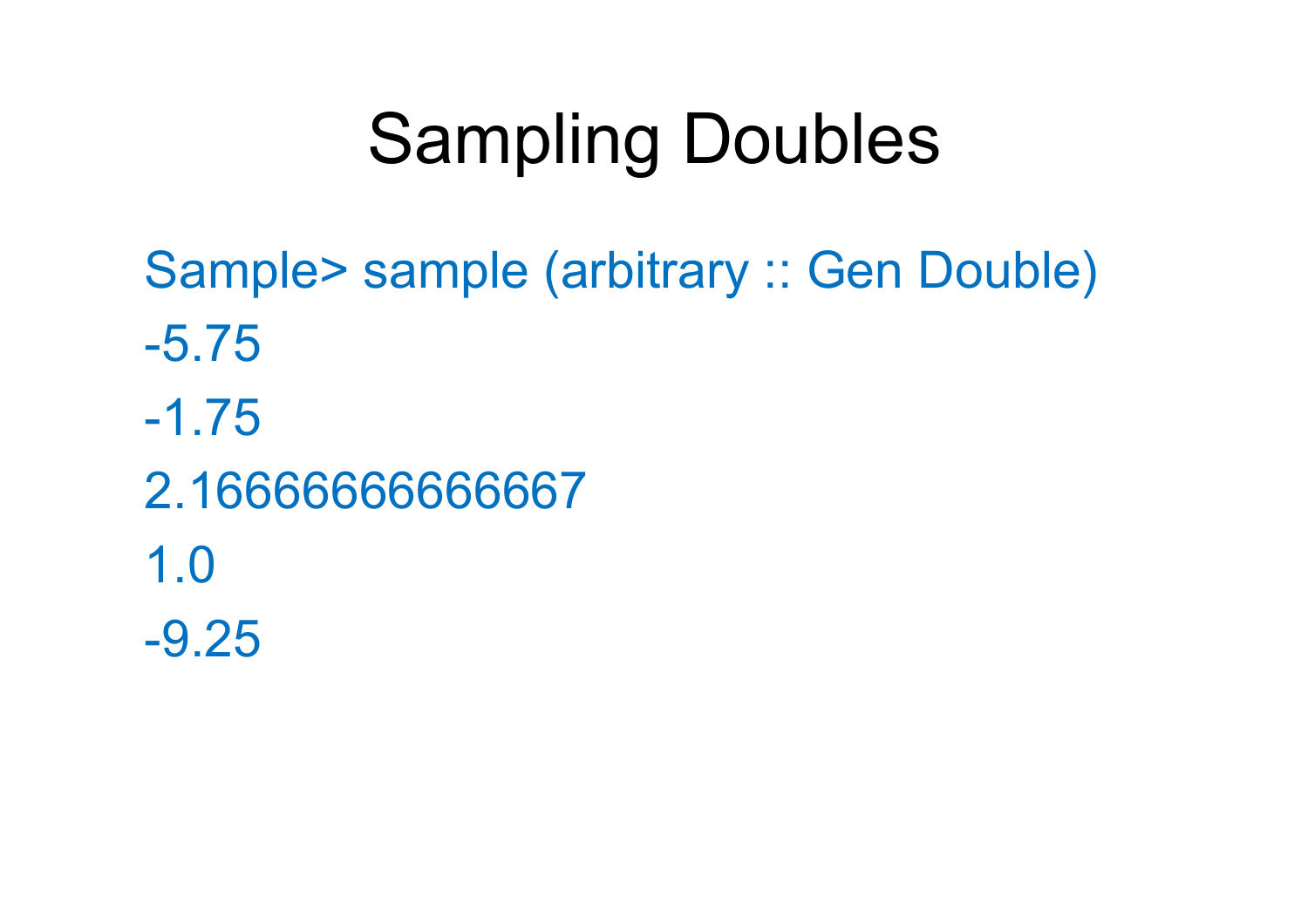### Sampling Lists

Sample> sample (arbitrary :: Gen [Integer]) [-15,-12,7,-13,6,-6,-2,4] [3,-2,0,-2,1] [] [-11,14,2,8,-10,-8,-7,-12,-13,14,15,15,11,7] [-4,10,18,8,14]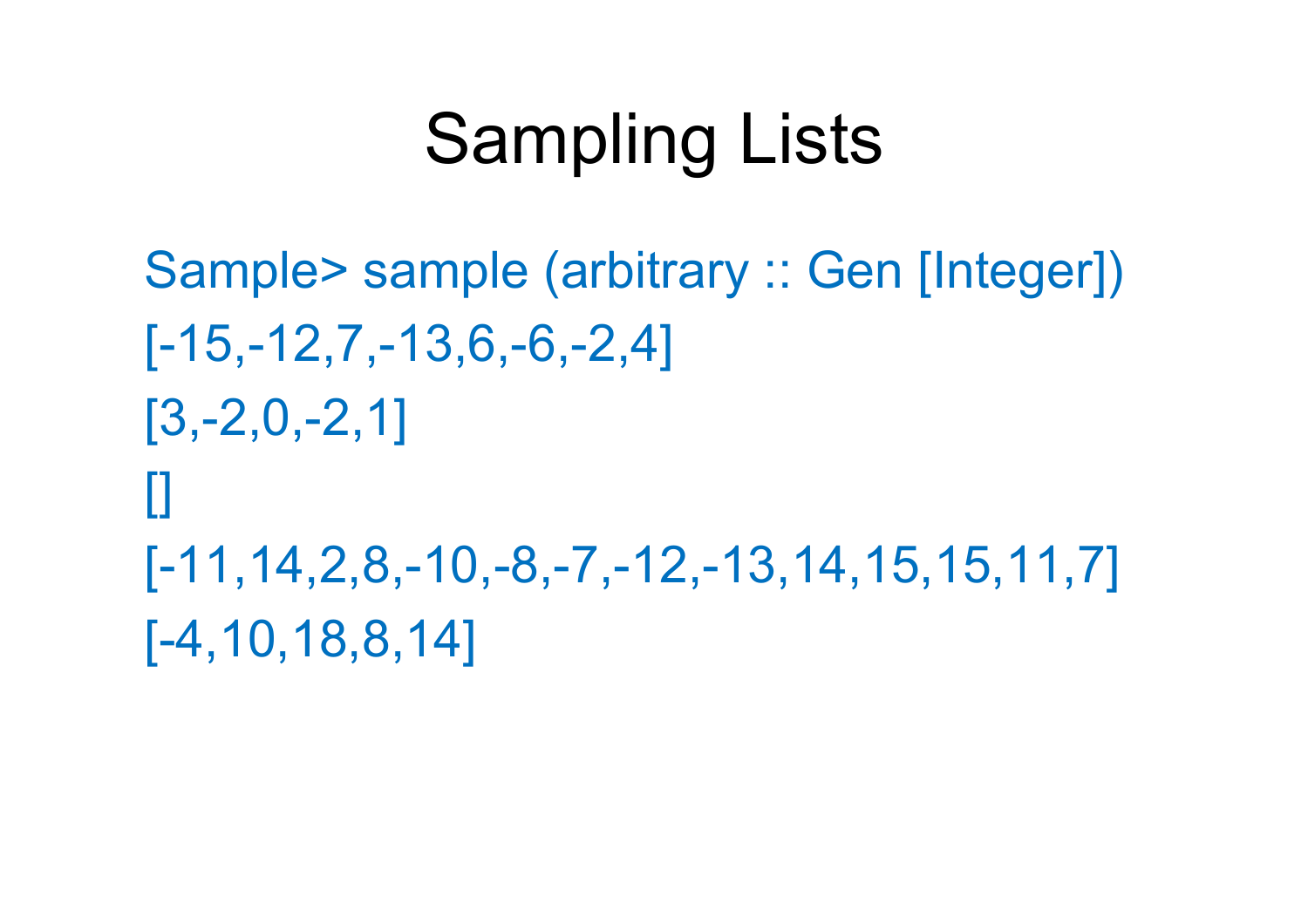## Writing Generators

• We build generators in the same way we build other instructions (like IO): using exiting generators, **return** and **do**:

Sample> sample (return True)

**True** 

**True** 

**True** 

**True** 

**True**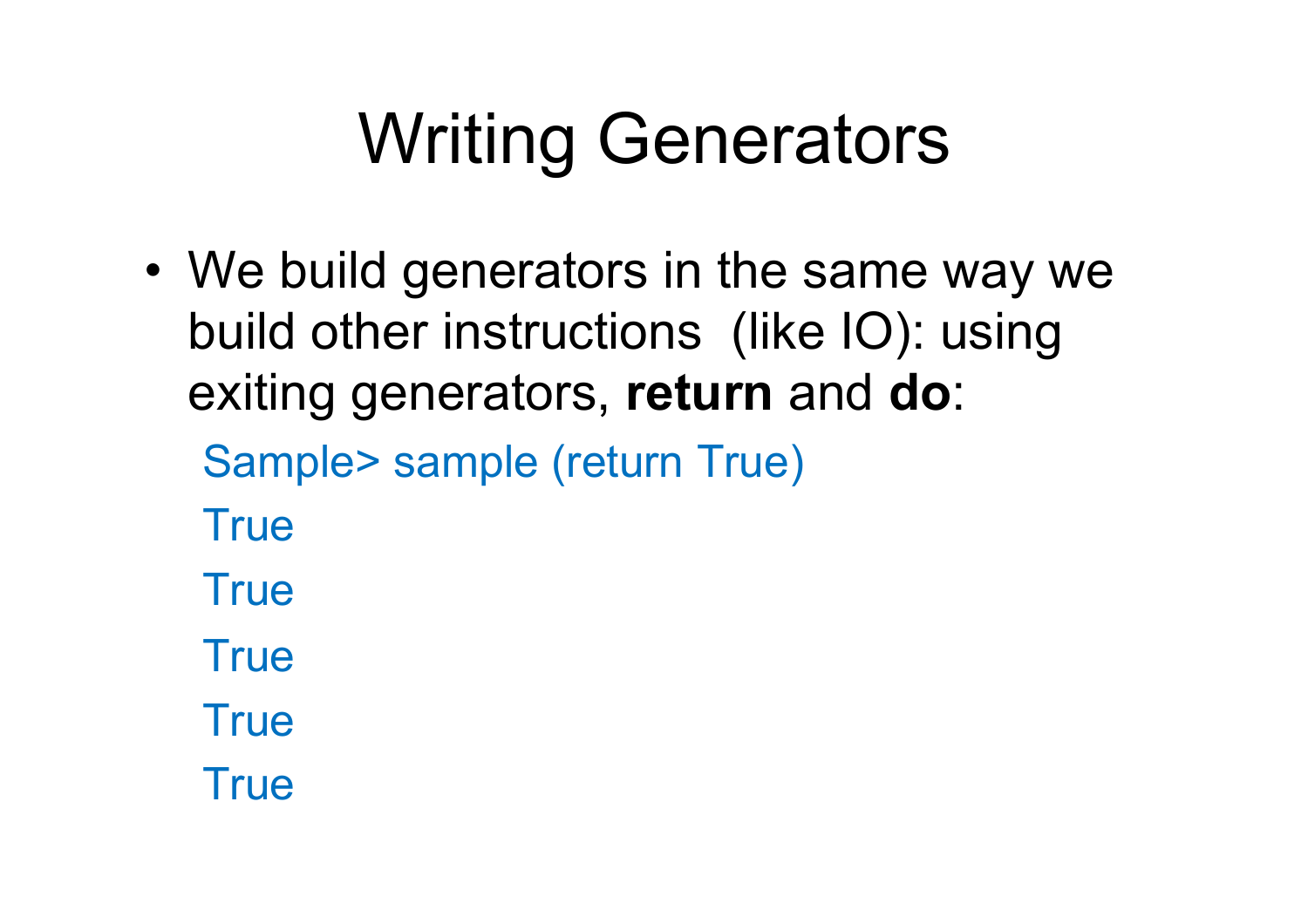## Writing Generators

• Write instructions using **do** and return: Main> sample (doTwice (arbitrary :: Gen Integer))  $(12,-6)$ (5,5)  $(-1,-9)$  $(4,2)$  $(13,-6)$ It's important that the instructions are followed *twice*, to generate two *different* values.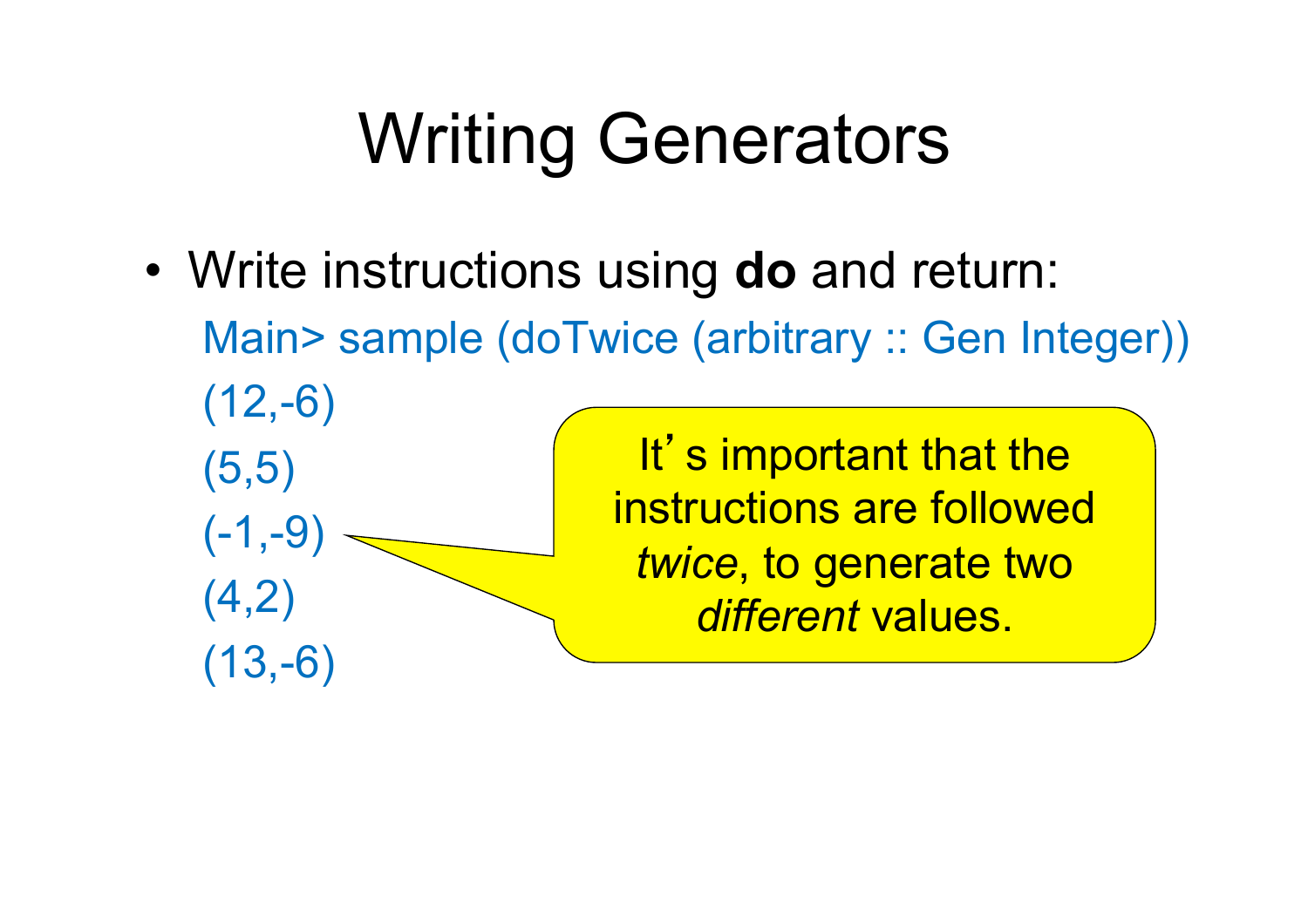## Writing Generators

• Write instructions using **do** and return: Main> sample evenInteger

-32 -6  $\left( \ \right)$ 4  $\bigcap$ 

evenInteger :: Gen Integer evenInteger = **do** n <- arbitrary return (2\*n)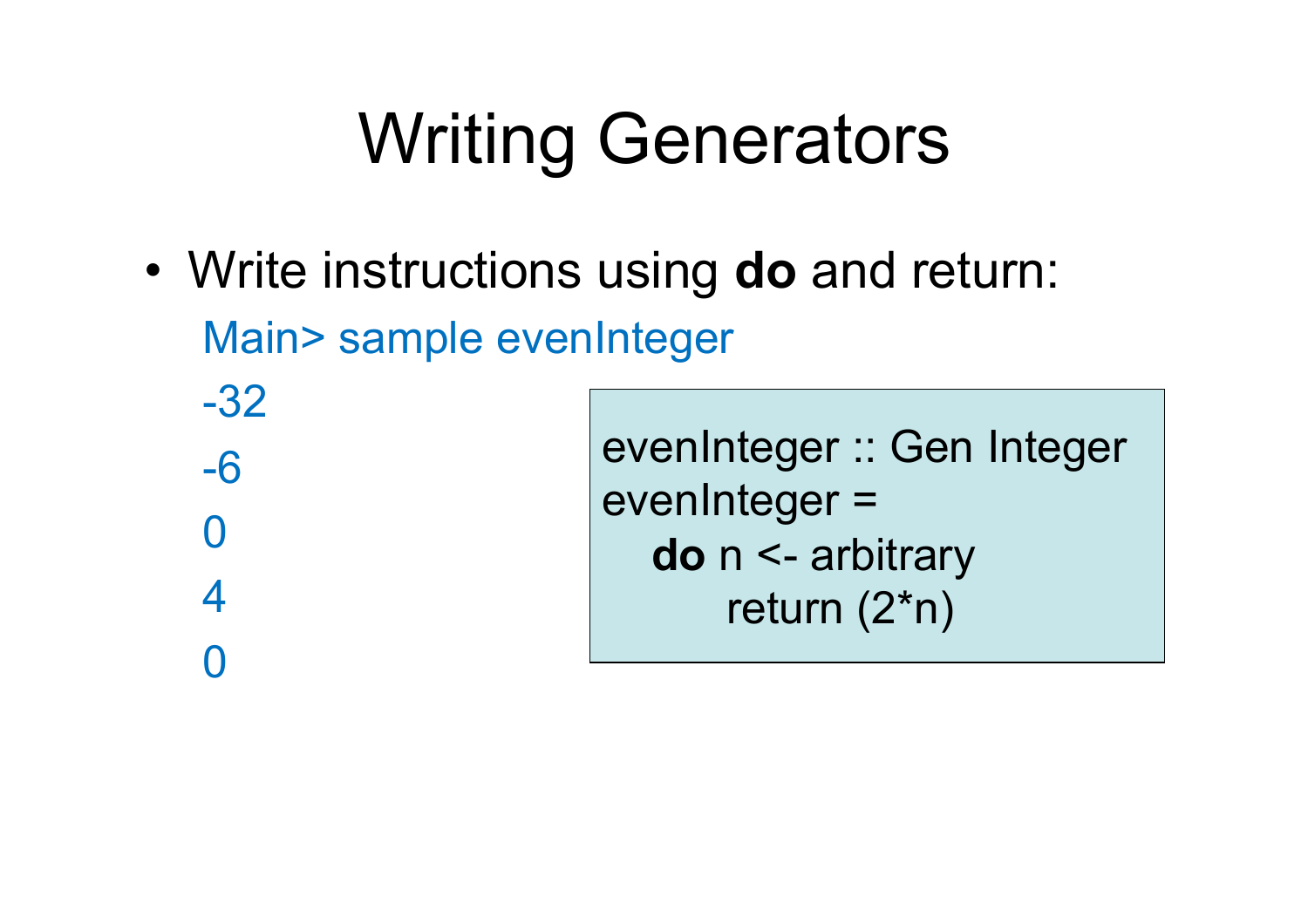### Generation Library

• QuickCheck provides *many* functions for constructing generators Main> sample (*choose* (1,10) :: Gen Integer) 6 7 10 6 10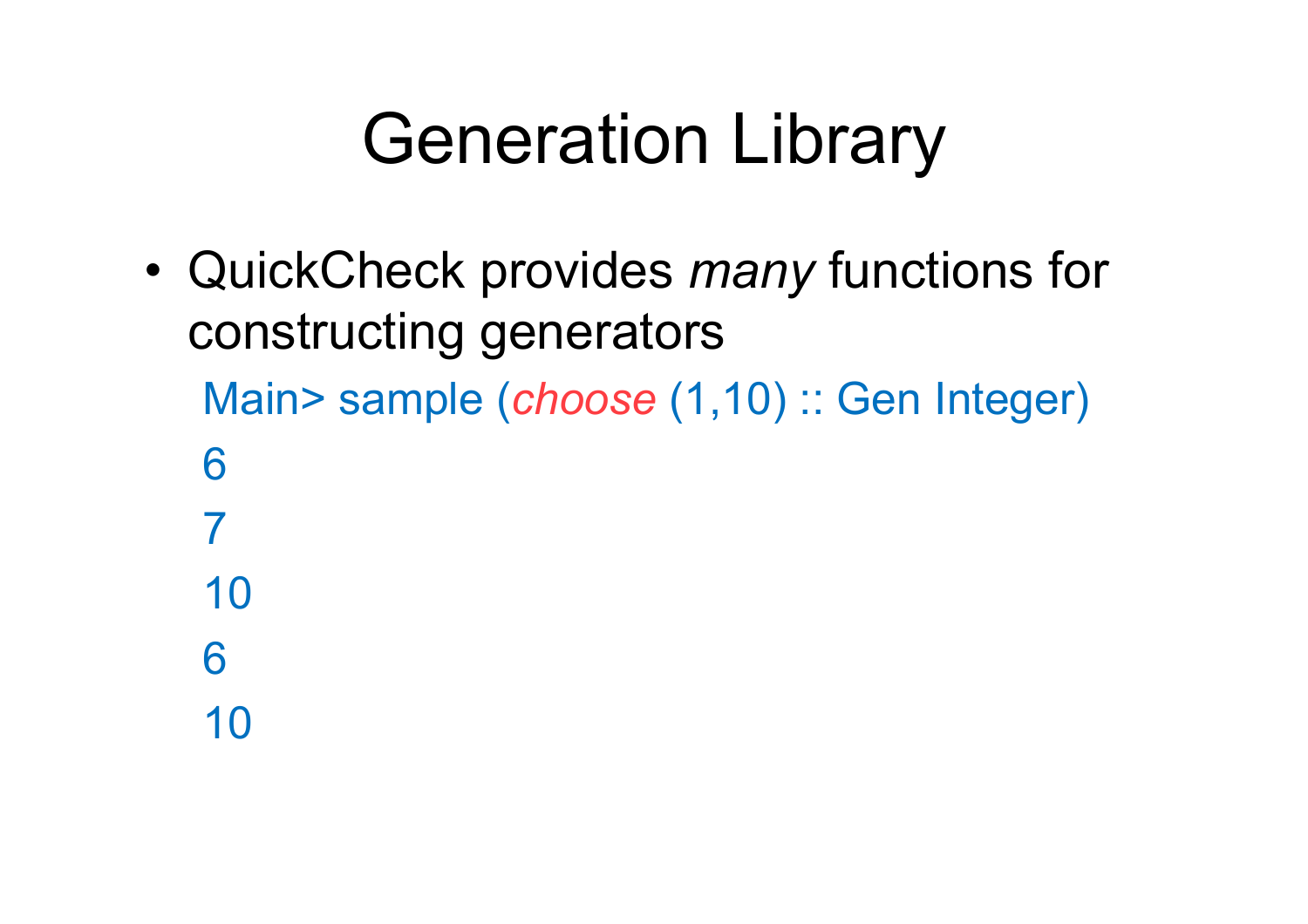### Generation Library

• QuickCheck provides *many* functions for constructing generators Main> sample (*oneof* [return 1, return 10]) 1 1

10

1

1

oneof :: [Gen a] -> Gen a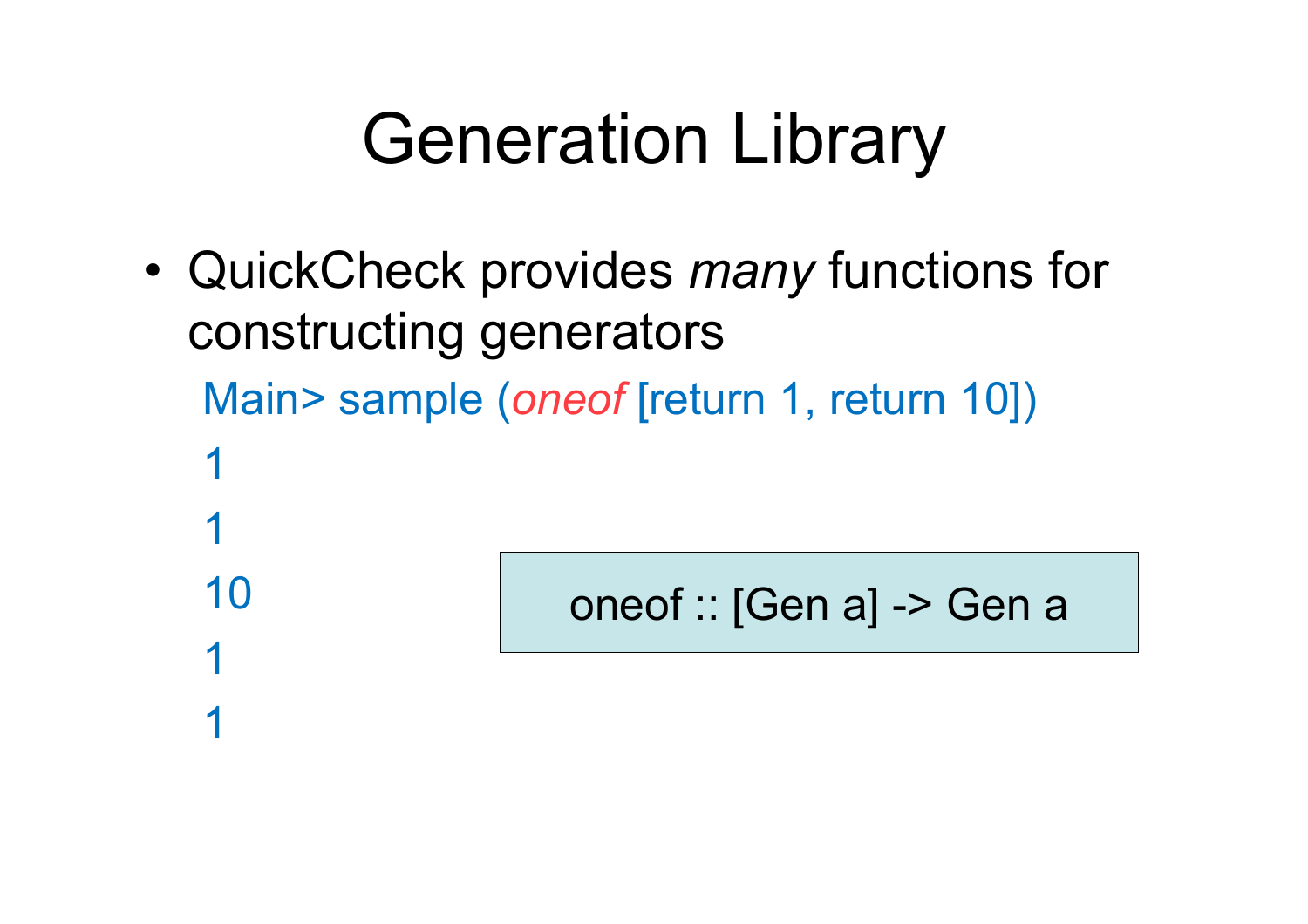### Generating a Suit

**data** Suit = Spades | Hearts | Diamonds | Clubs deriving (Show, Eq)

Main> sample rSuit Spades **Hearts Diamonds Diamonds** Clubs rSuit :: Gen Suit rSuit = oneof [return Spades, return Hearts, return Diamonds, return Clubs]

QuickCheck chooses one set of instructions from the list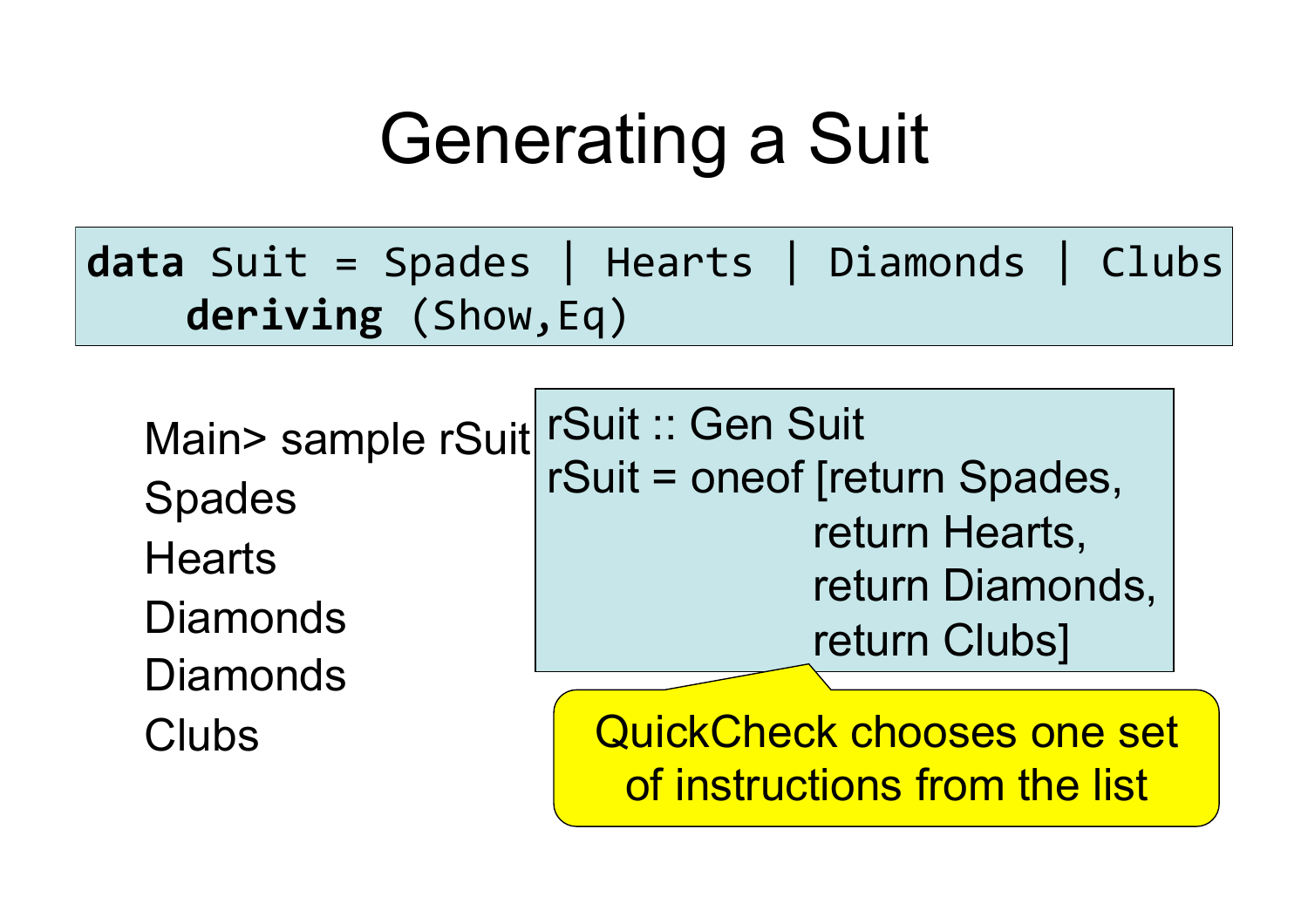### Generating a Suit

**data** Suit = Spades | Hearts | Diamonds | Clubs deriving (Show, Eq)

**Alternative** definition:

Quiz: define elements using oneof

rSuit :: Gen Suit rSuit = elements [Spades, Hearts, Diamonds, Clubs]

QuickCheck chooses one of the elements from the list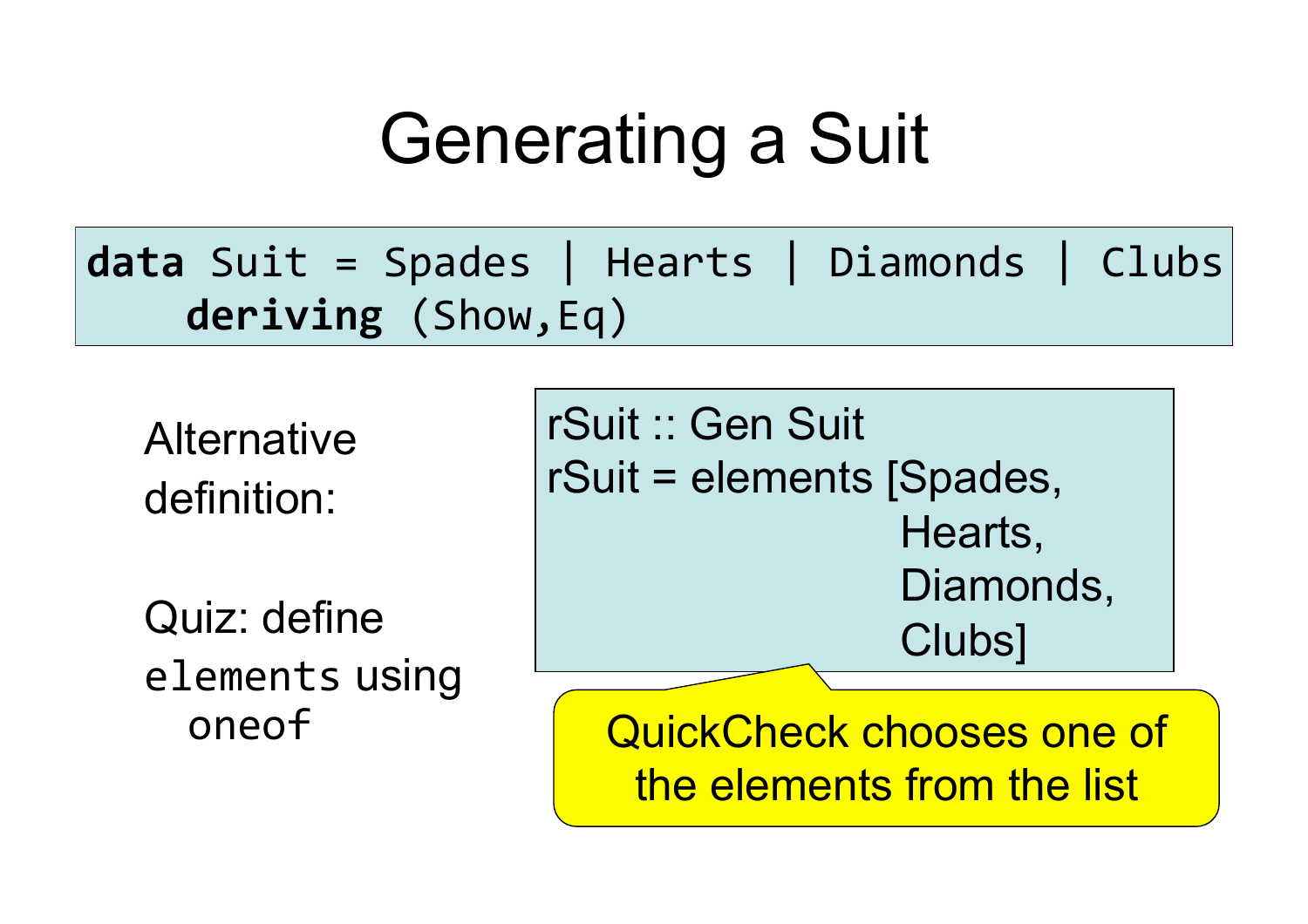#### Generating a Rank



|                                                                            | $rRank = oneof [return Jack,$<br>return Queen,                                   |
|----------------------------------------------------------------------------|----------------------------------------------------------------------------------|
| Main> sample rRank<br>Numeric 4<br>Numeric 5<br>Numeric 3<br>Queen<br>King | return King,<br>return Ace,<br>do $r$ <- choose $(2, 10)$<br>return (Numeric r)] |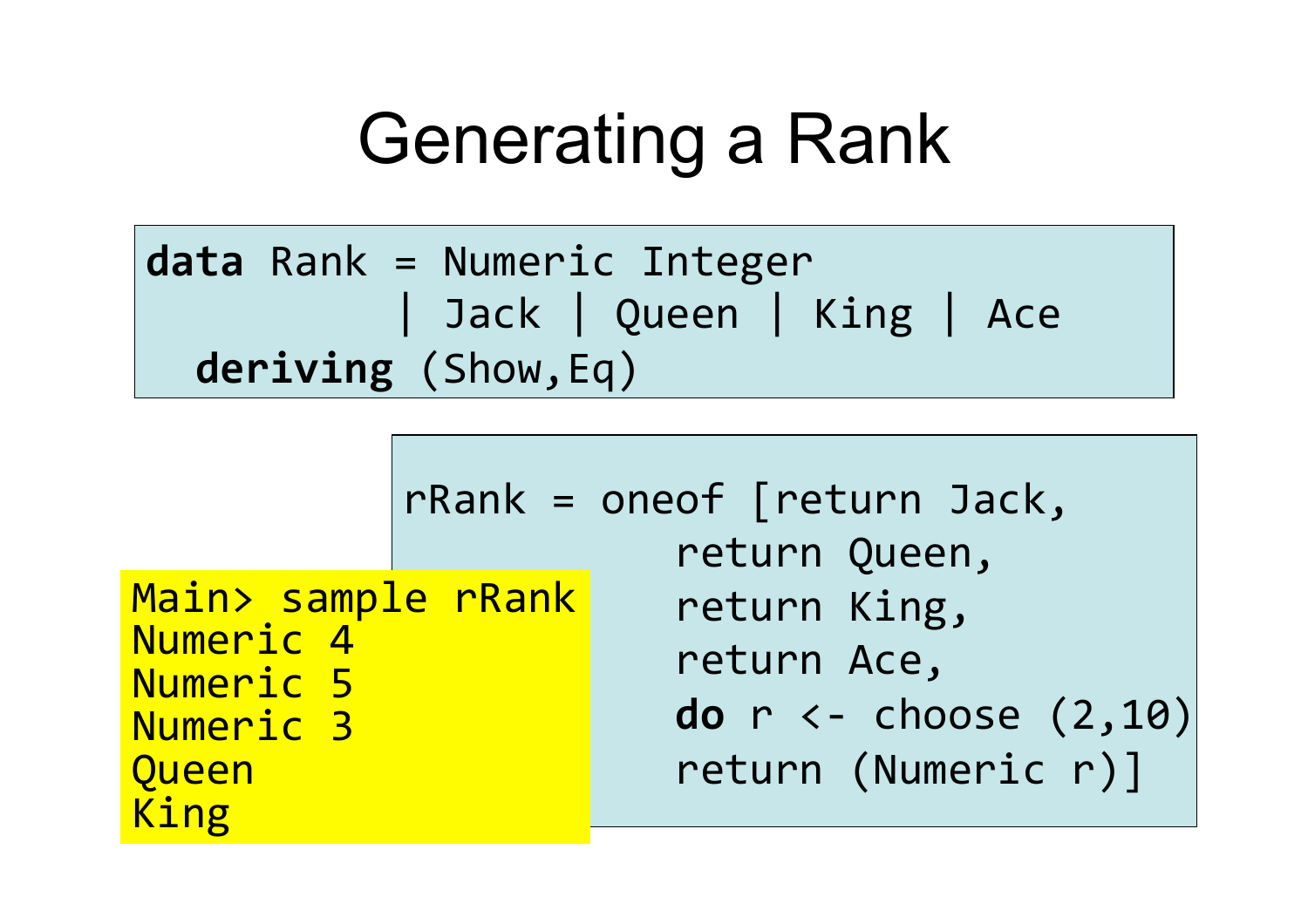#### Generating a Card

**data** Card = Card Rank Suit deriving (Show, Eq)

Main> sample rCard Card Ace Hearts Card King Diamonds **Card Queen Clubs** Card Ace Hearts Card Queen Clubs

 $rcard =$ **do**  $r \leftarrow r$ Rank  $s$  <-  $r$ Suit  $return (Card r s)$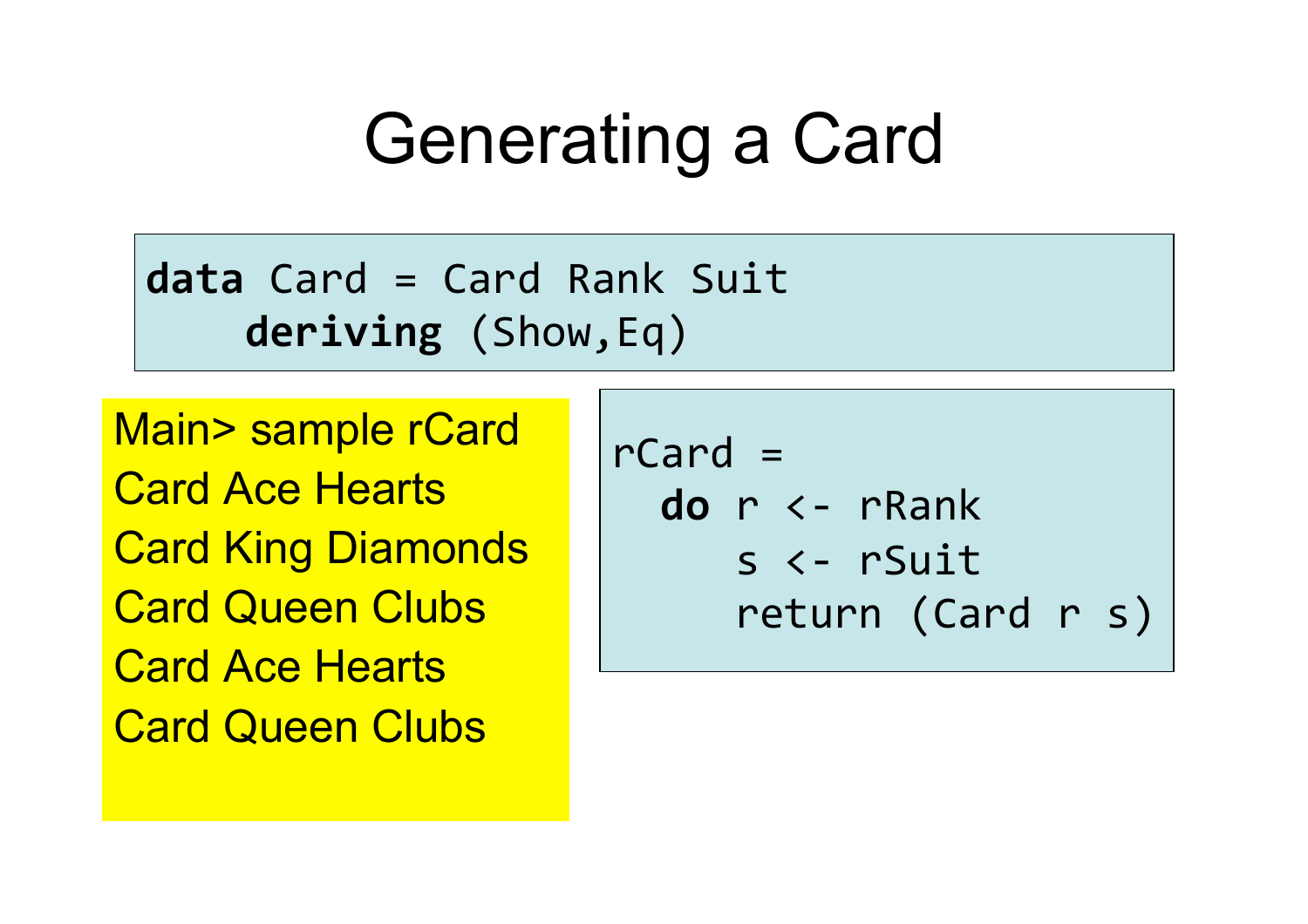### Generating a Hand

 $data$  Hand = Empty | Add Card Hand deriving (Eq, Show)

Main> sample rHand

Add (Card Jack Clubs) (Add (Card Jack Hearts) Empty) Empty

Add (Card Queen Diamonds) Empty

Empty

Empty

```
rHand = oneof
    [return Empty,
     do c <- rCard
         h \leftarrow rHand
         return (Add c h)]
```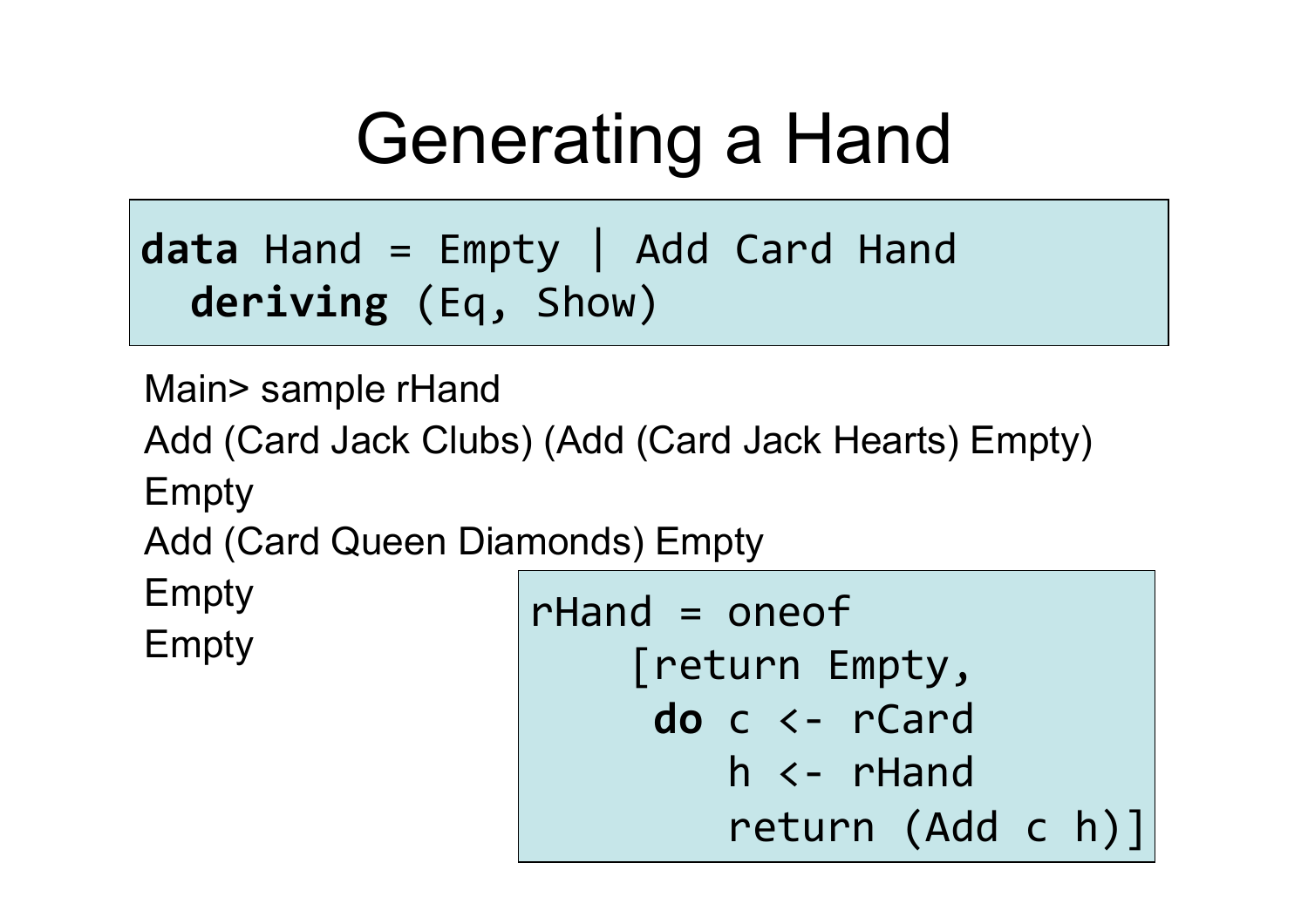#### Making QuickCheck Use Our **Generators**

- QuickCheck can generate any type which is a member of class Arbitrary:
	- Main> :i Arbitrary -- type class **class Arbitrary a where** arbitrary :: Gen a  $shrink$  :: a -> [a] -- instances: instance Arbitrary () instance Arbitrary Bool instance Arbitrary Int  $...$ This tells QuickCheck how to generate values This helps QuickCheck find small counterexamples (we won't be

using this)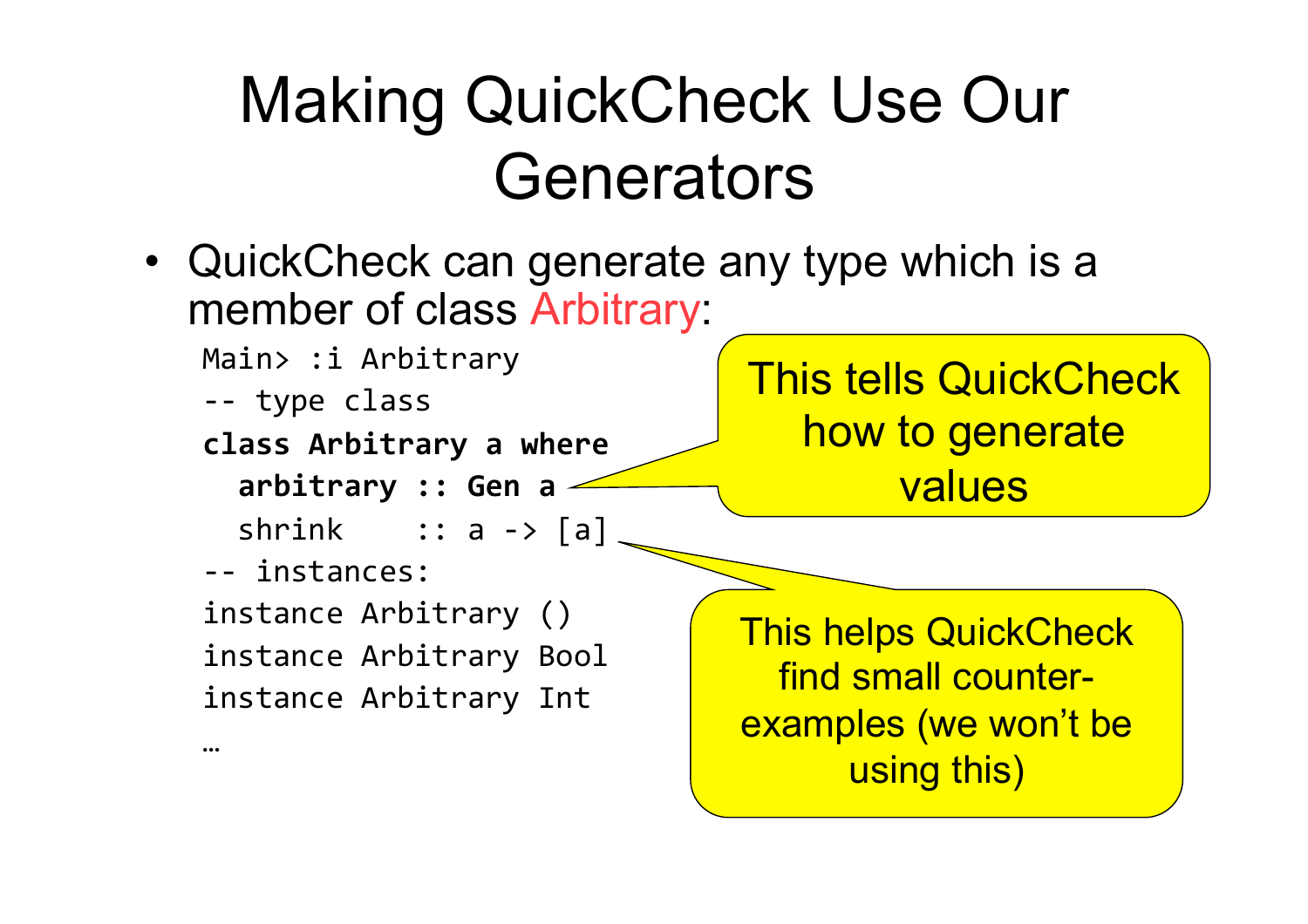#### Making QuickCheck Use Our **Generators**

- QuickCheck can generate any type of class Arbitrary
- So we have to make our types instances of this class

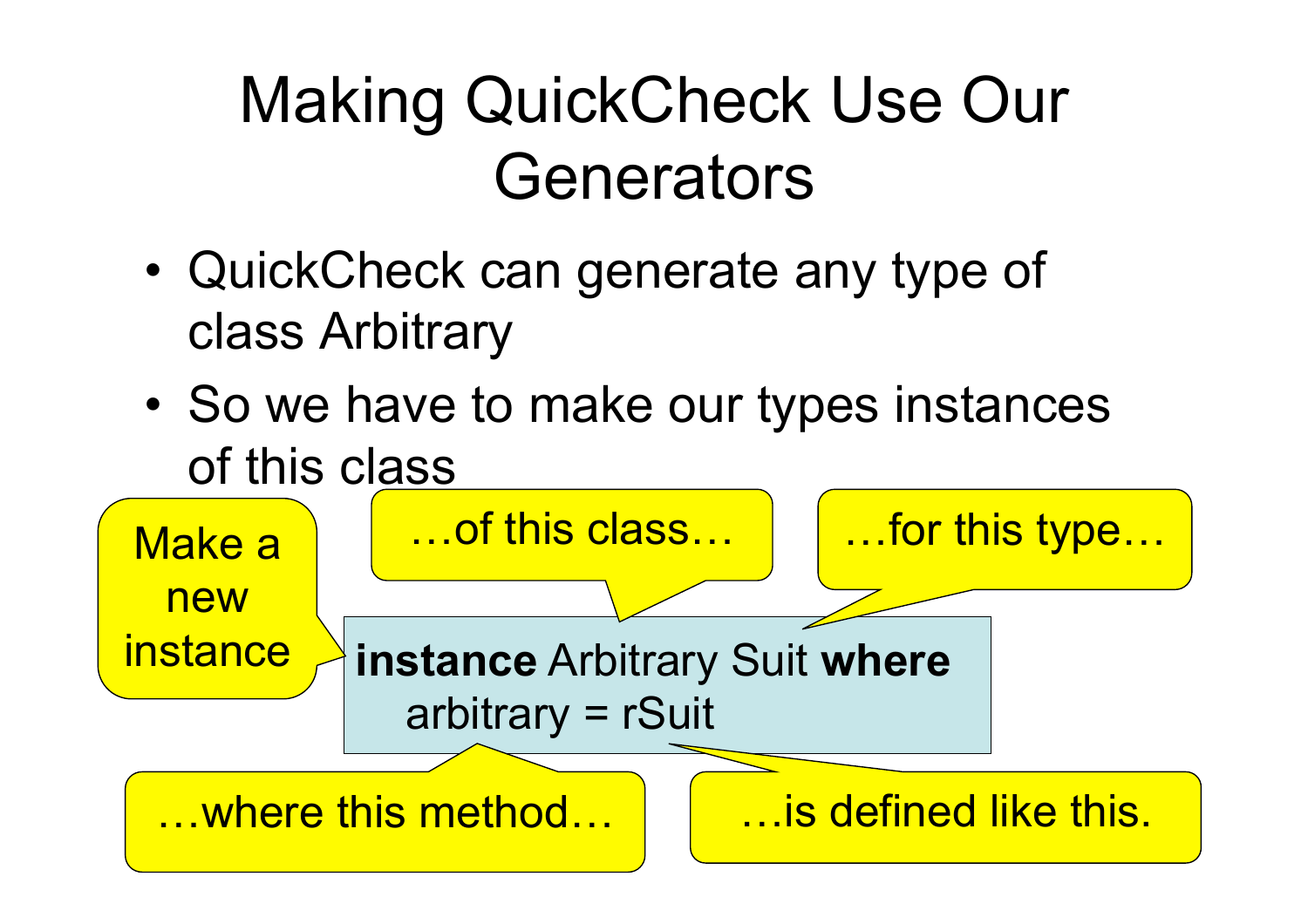### Datatype Invariants

- We design types to *model our problem* but rarely perfectly – Numeric (-3) ??
- Only certain values are valid

validRank :: Rank -> Bool validRank (Numeric r) =  $2 \le r \& 8 \le r \le 10$  $value$  validRank  $= True$ 

• This is called the *datatype invariant* – should always be True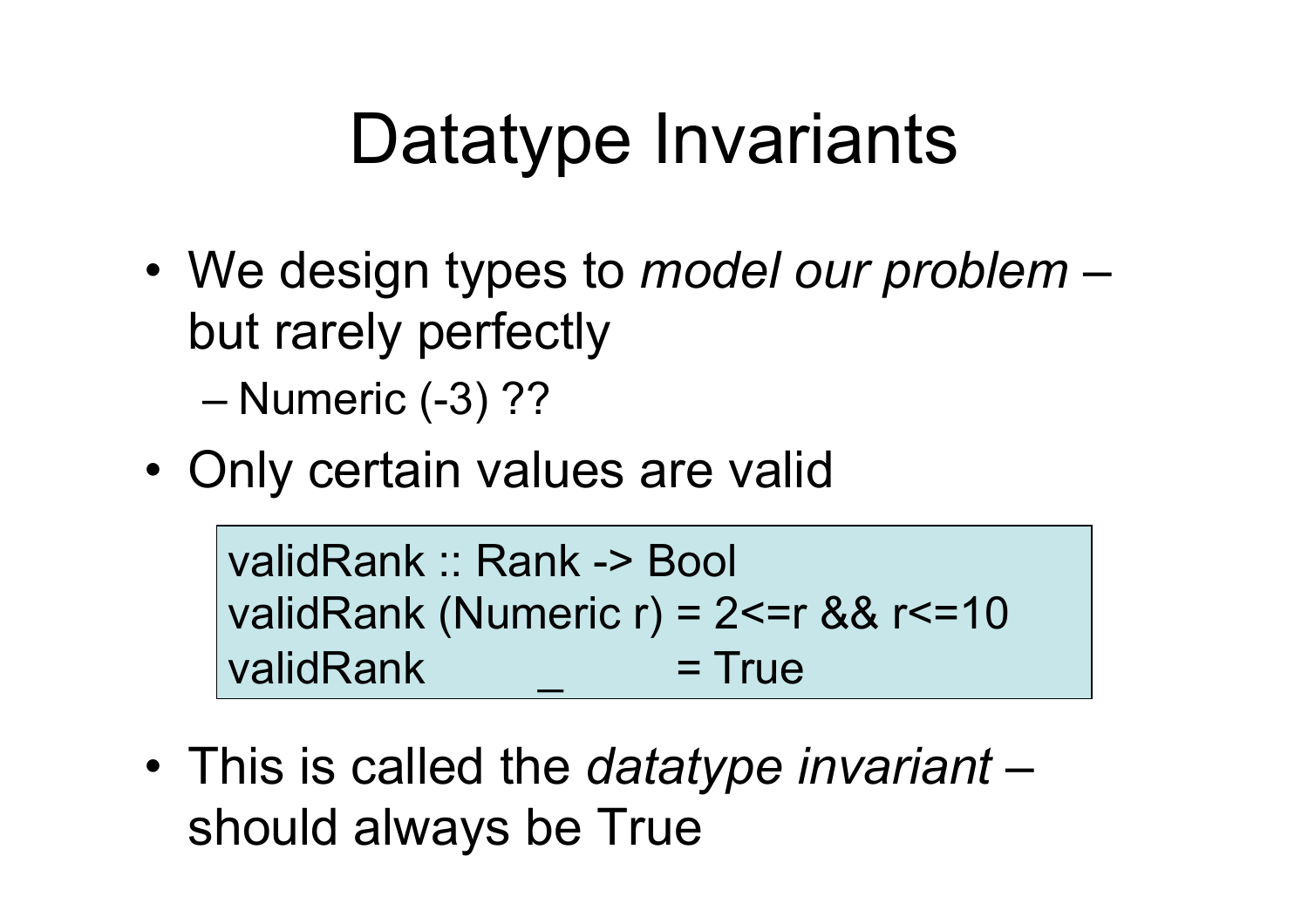## Testing Datatype Invariants

• Generators should only produce values satisfying the datatype invariant:

prop  $Rank r = validRank r$ 

- Stating the datatype invariant helps us understand the program, avoid bugs
- Testing it helps uncover errors in test data generators!

Testing-code needs testing too!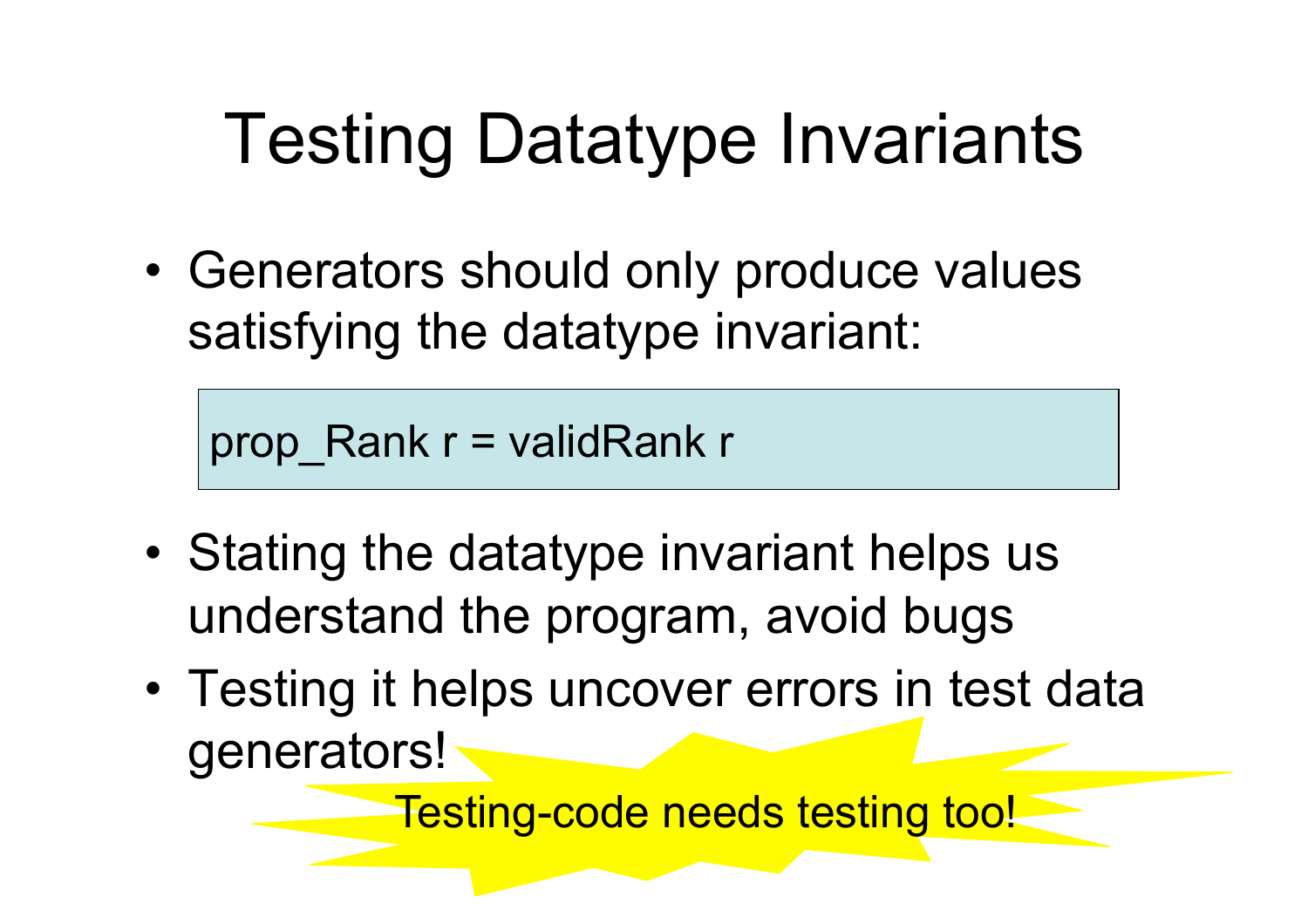### Test Data Distribution

- We don't *see* the test cases when quickCheck succeeds
- Important to know what kind of test data is being used

prop Rank  $r$  = collect r (validRank r)

This property *means* the same as validRank r, but when tested, collects the values of r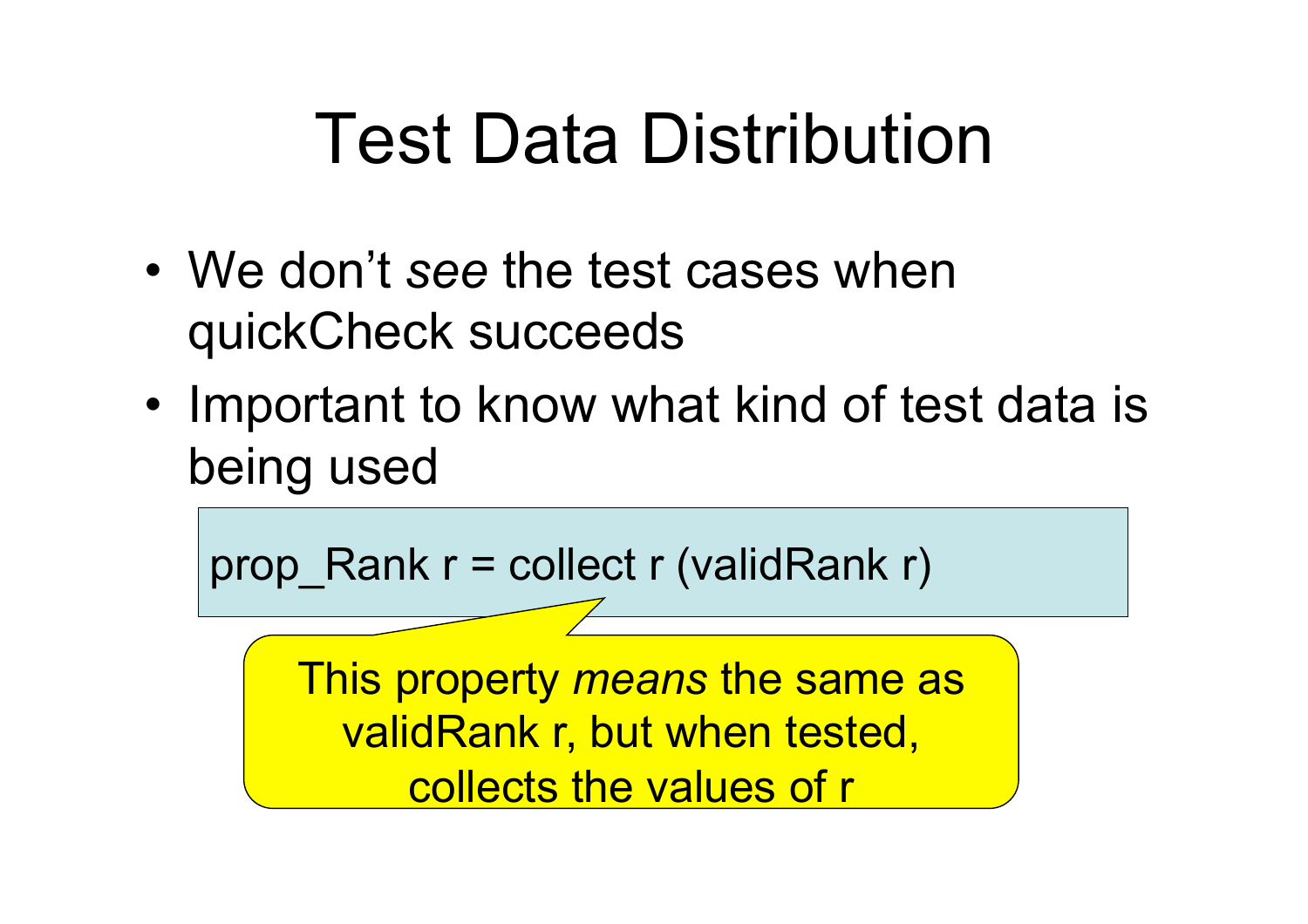#### Distribution of Ranks

Main> quickCheck prop\_Rank OK, passed 100 tests. 26% King. 25% Queen. 19% Jack. 17% Ace. 7% Numeric 9. 2% Numeric 7. 1% Numeric 8. 1% Numeric 6. 1% Numeric 5. 1% Numeric 2. We see a summary, showing *how often* each value occured Face cards occur much more frequently than numeric cards!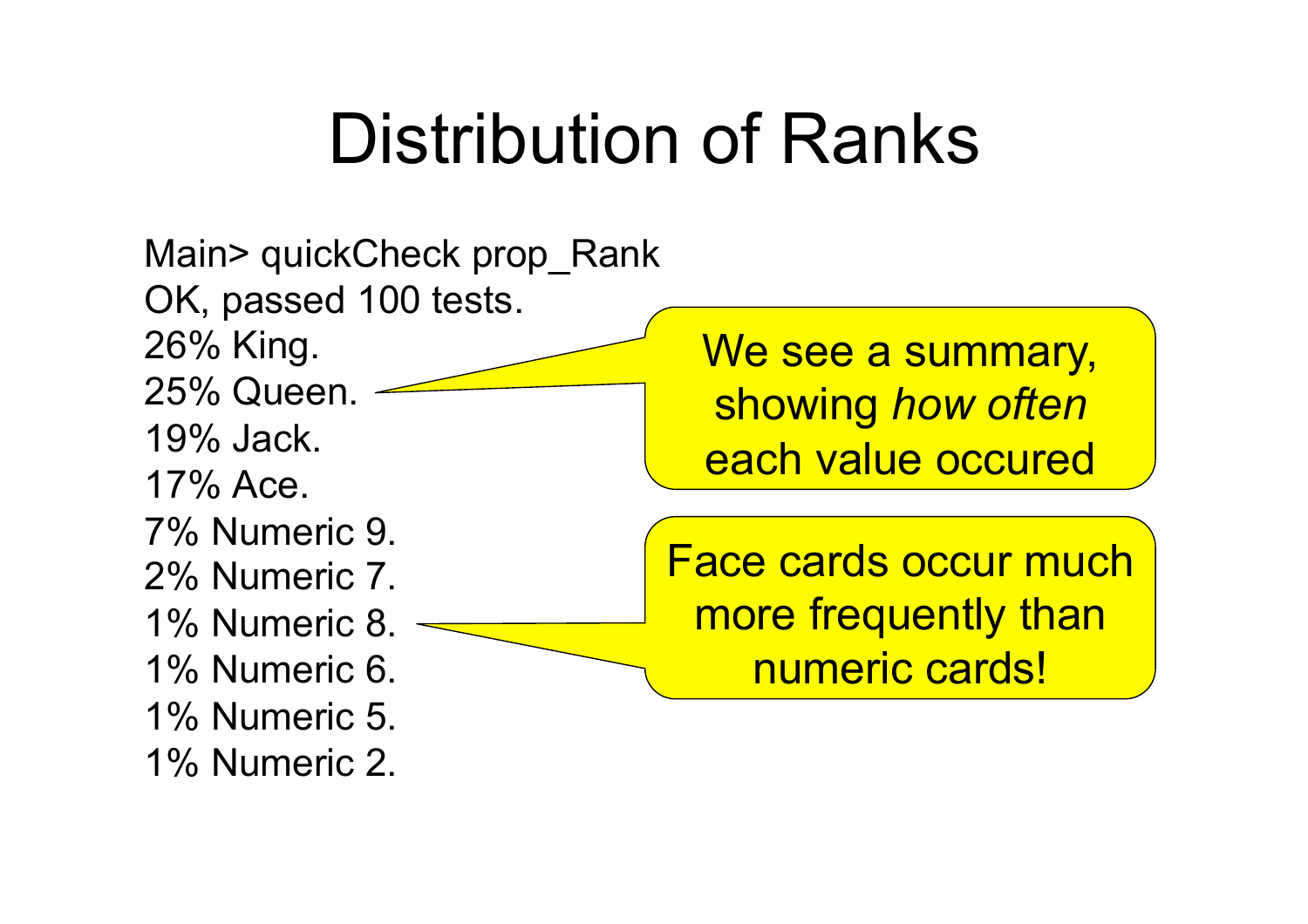### Fixing the Generator

rRank = *frequency*  [(1,return Jack), (1,return Queen), (1,return King), (1,return Ace), (9, **do** r <- choose (2,10) return (Numeric r))]

Each alternative is paired with a *weight* determining how often it is chosen.

Choose number cards 9x as often.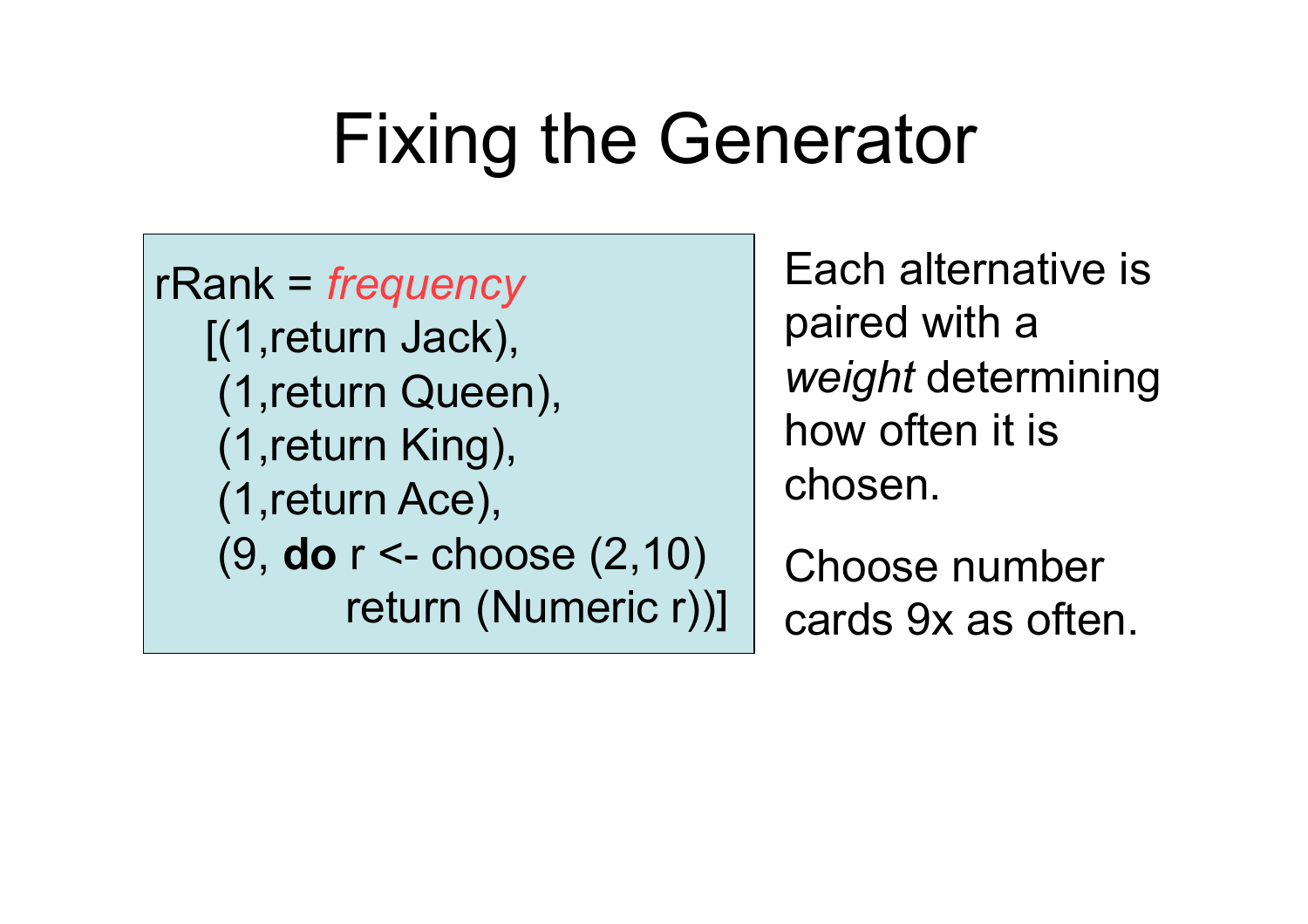#### Distribution of Hands

- Collecting each hand generated produces too much data—hard to understand
- Collect a summary instead—say the number of cards in a hand

numCards :: Hand -> Integer numCards Empty = 0 numCards  $(Add \ h) = 1 + numCards$  h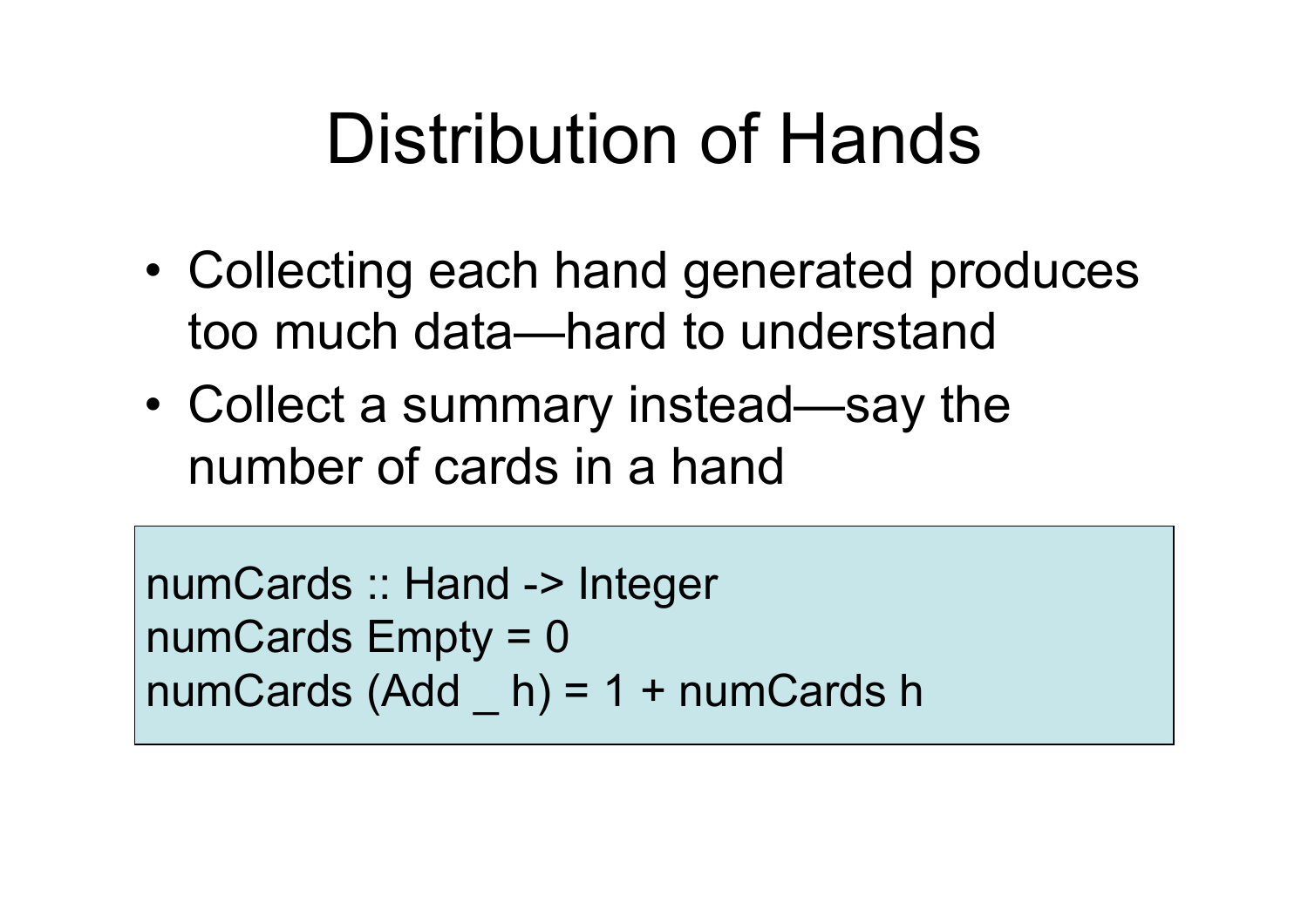#### Distribution of Hands

prop Hand  $h =$  collect (numCards h) True

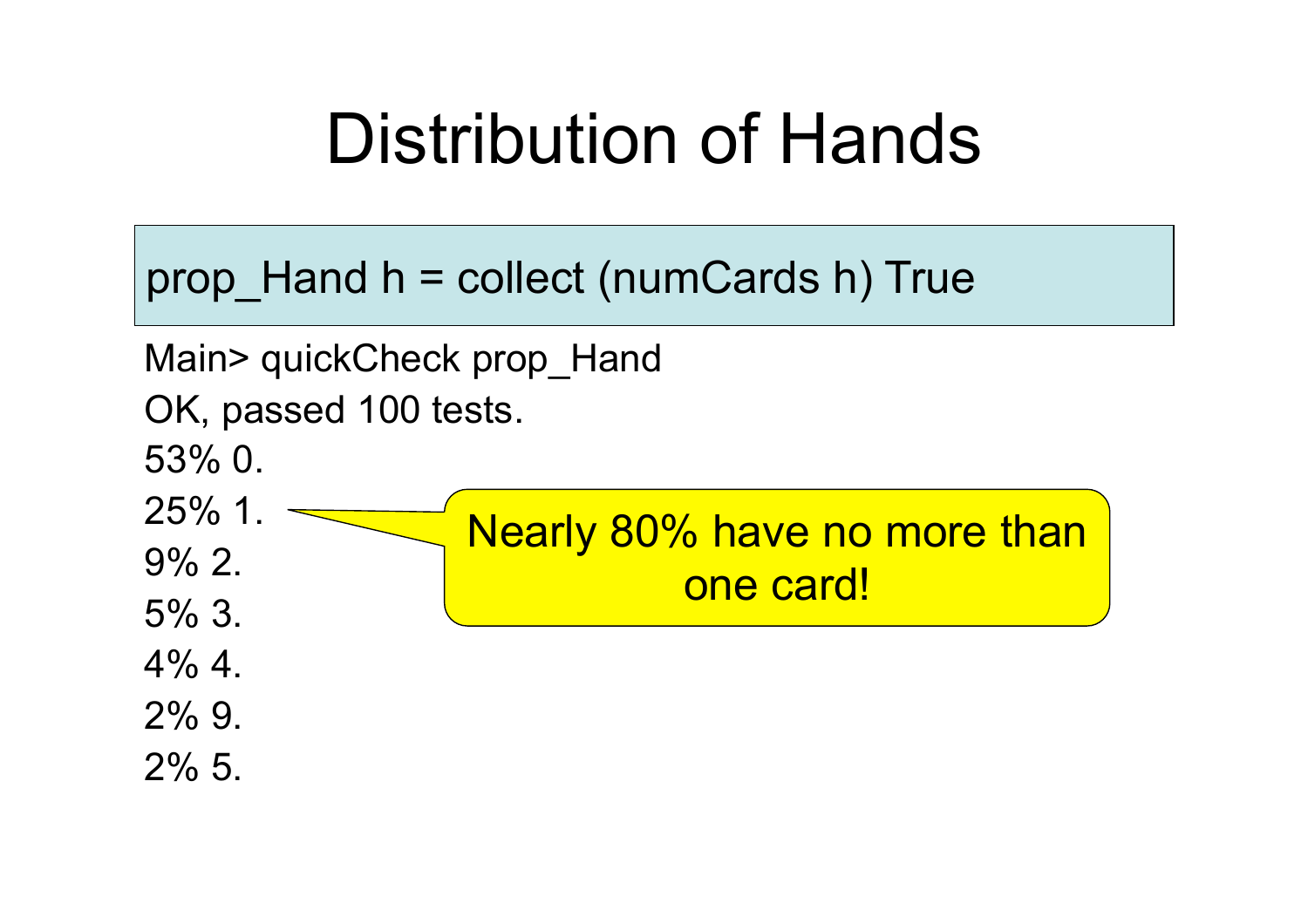### Fixing the Generator

| rHand = frequency $(1,$ return Empty), |  |  |
|----------------------------------------|--|--|
| (4, do c < rCard                       |  |  |
| $h \leq r$ Hand                        |  |  |
| return (Add c h))]                     |  |  |

. . . .

• Returning Empty 20% of the time gives average hands of 5 cards

Main> quickCheck prop\_Hand OK, passed 100 tests. 22% 0. 13% 2. 13% 1. 12% 5. 12% 3. 6% 4. 4% 9. 4% 8.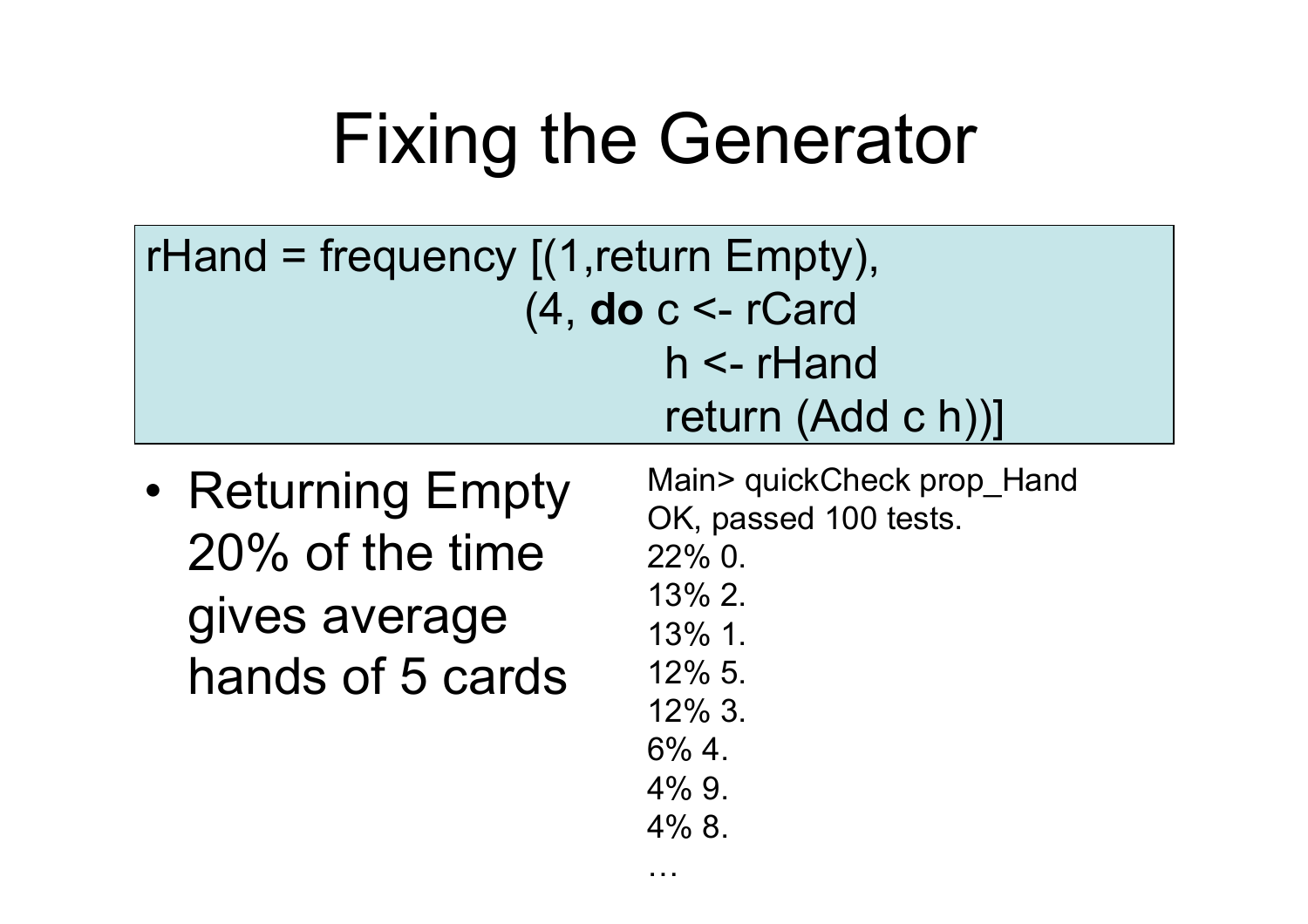#### Datatype Invariant?

prop Hand  $h =$  collect (numCards h) True

We're not testing any particular property of **Hands** 

• Are there properties that every hand should have?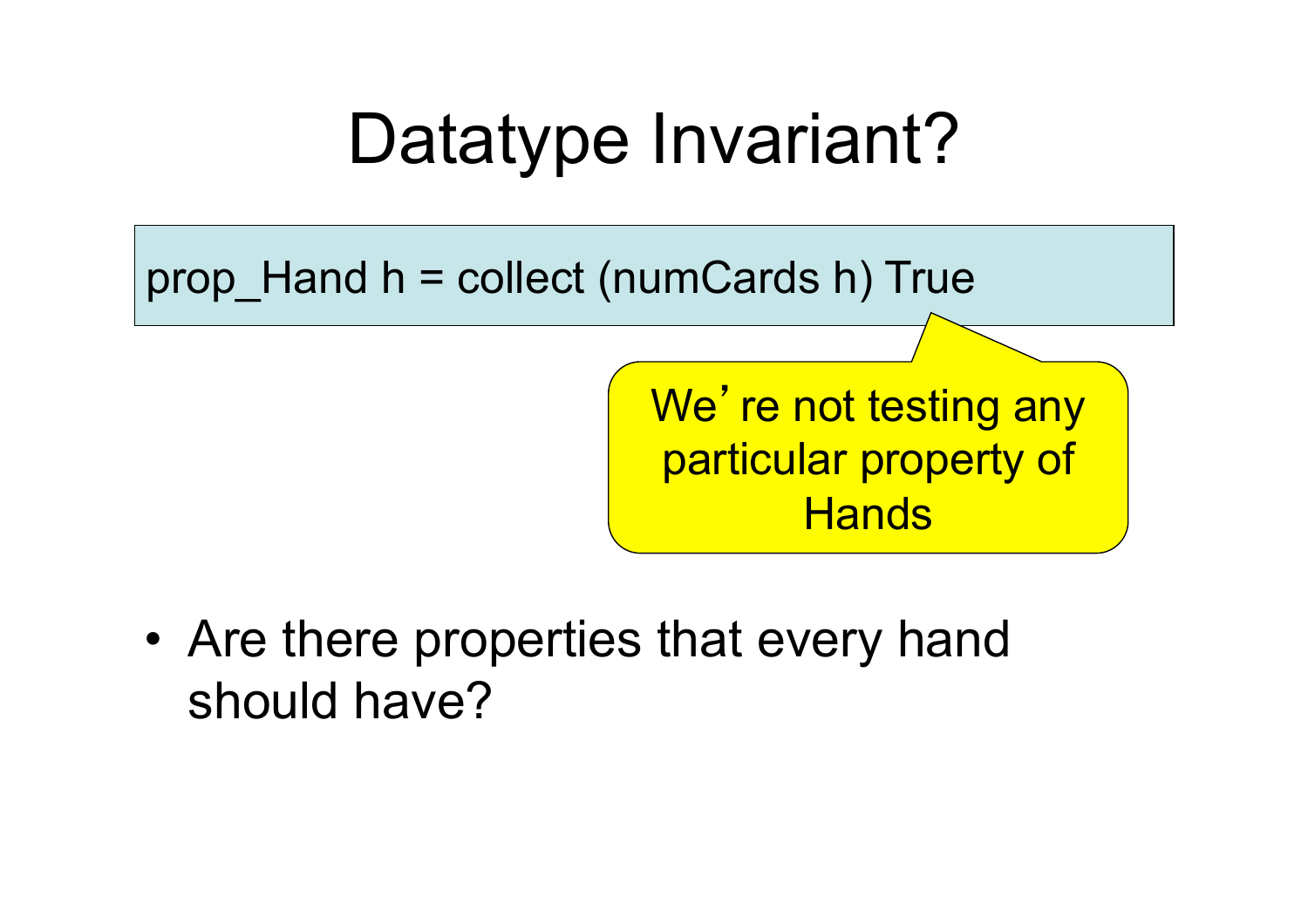### Testing Algorithms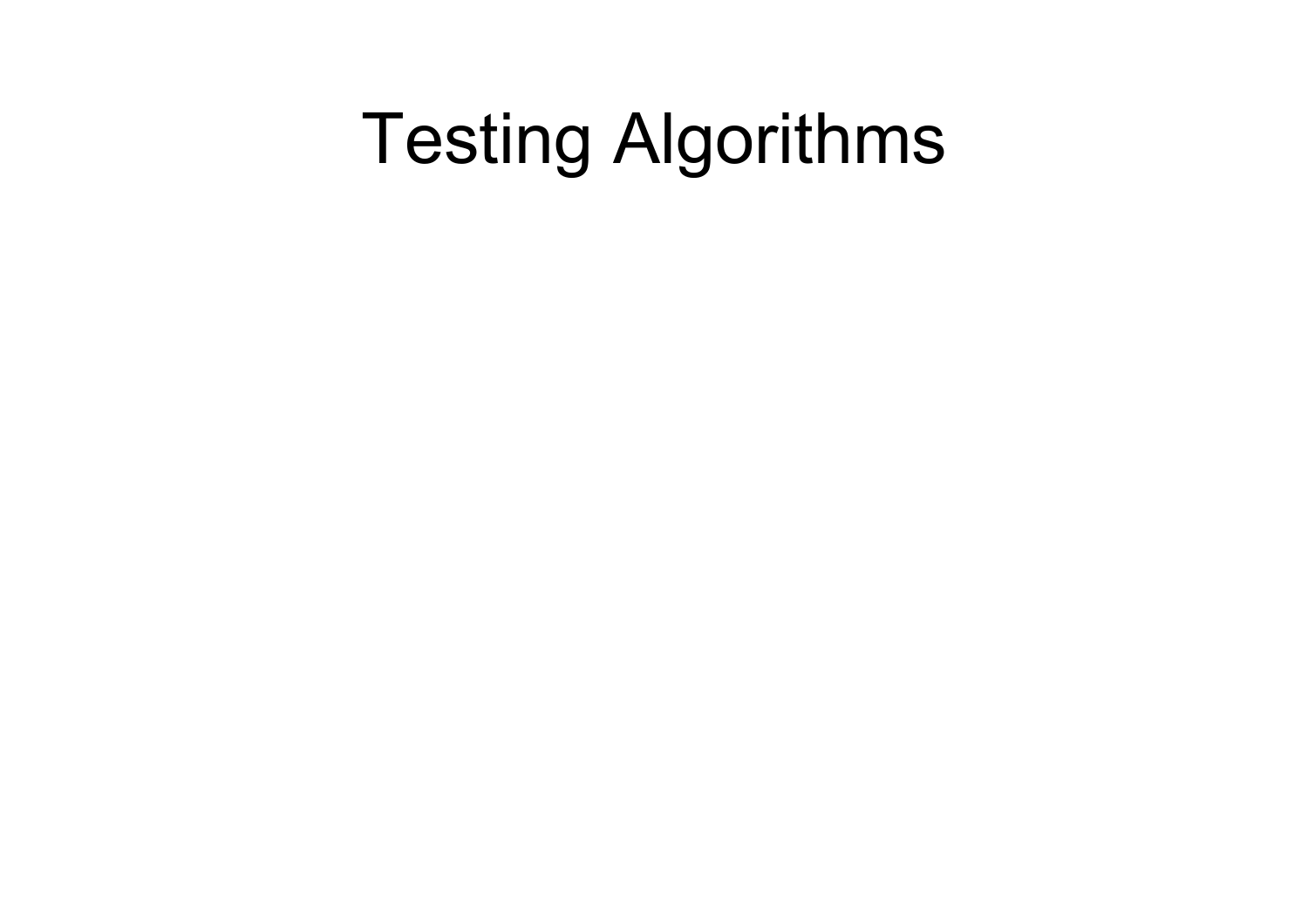## Testing insert

- insert x xs—inserts x at the right place in an ordered list Main> insert 3 [1..5] [1,2,3,3,4,5]
- The result should always be ordered

prop\_insert :: Integer -> [Integer] -> Bool prop insert  $x$   $xs$  = ordered (insert  $x$   $xs$ )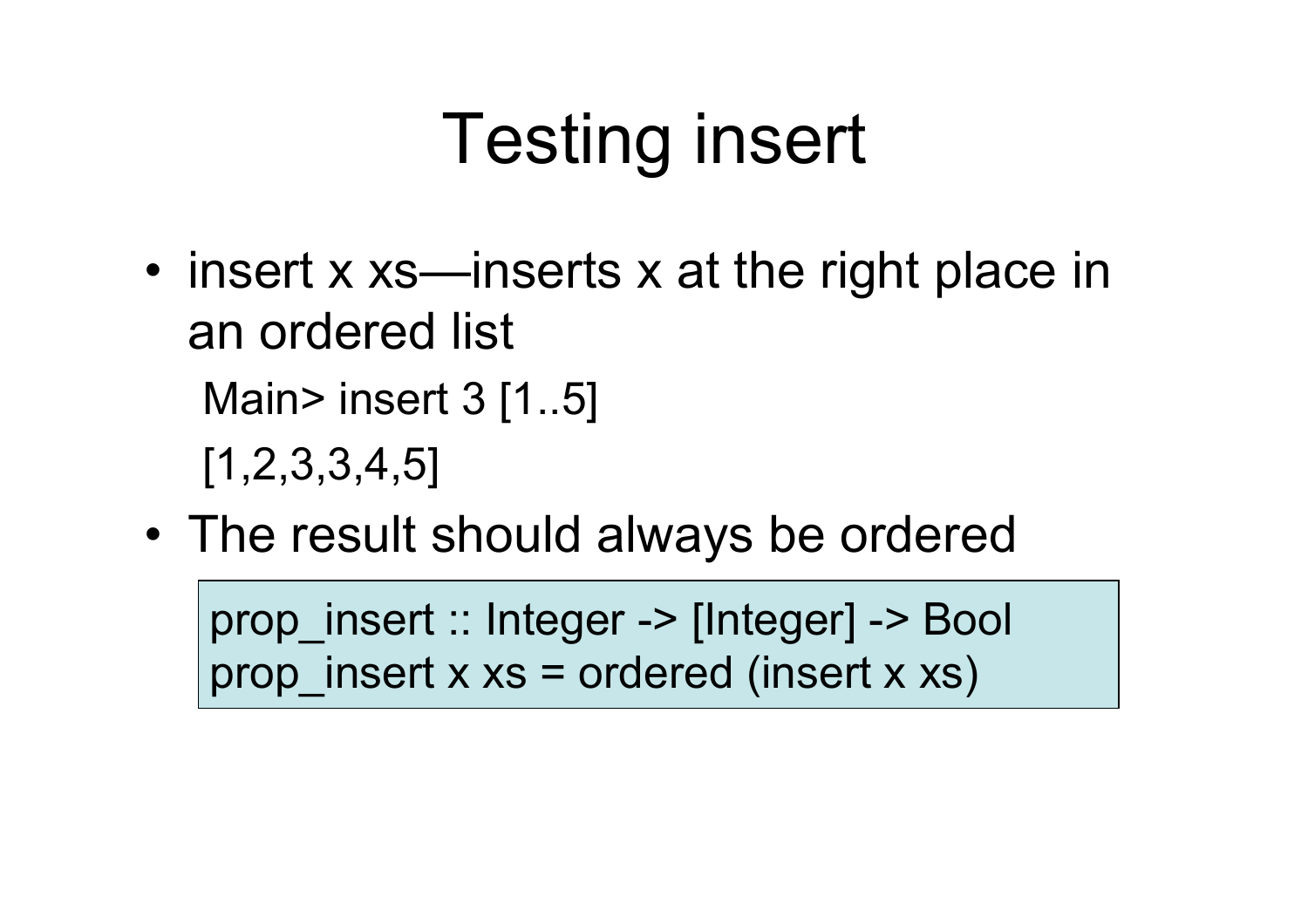## Testing insert

Main> quickCheck prop\_insert Falsifiable, after 2 tests:



prop\_insert :: Integer -> [Integer] -> Property prop insert  $x$   $xs =$ ordered xs ==> ordered (insert x xs)

Testing succeeds, but...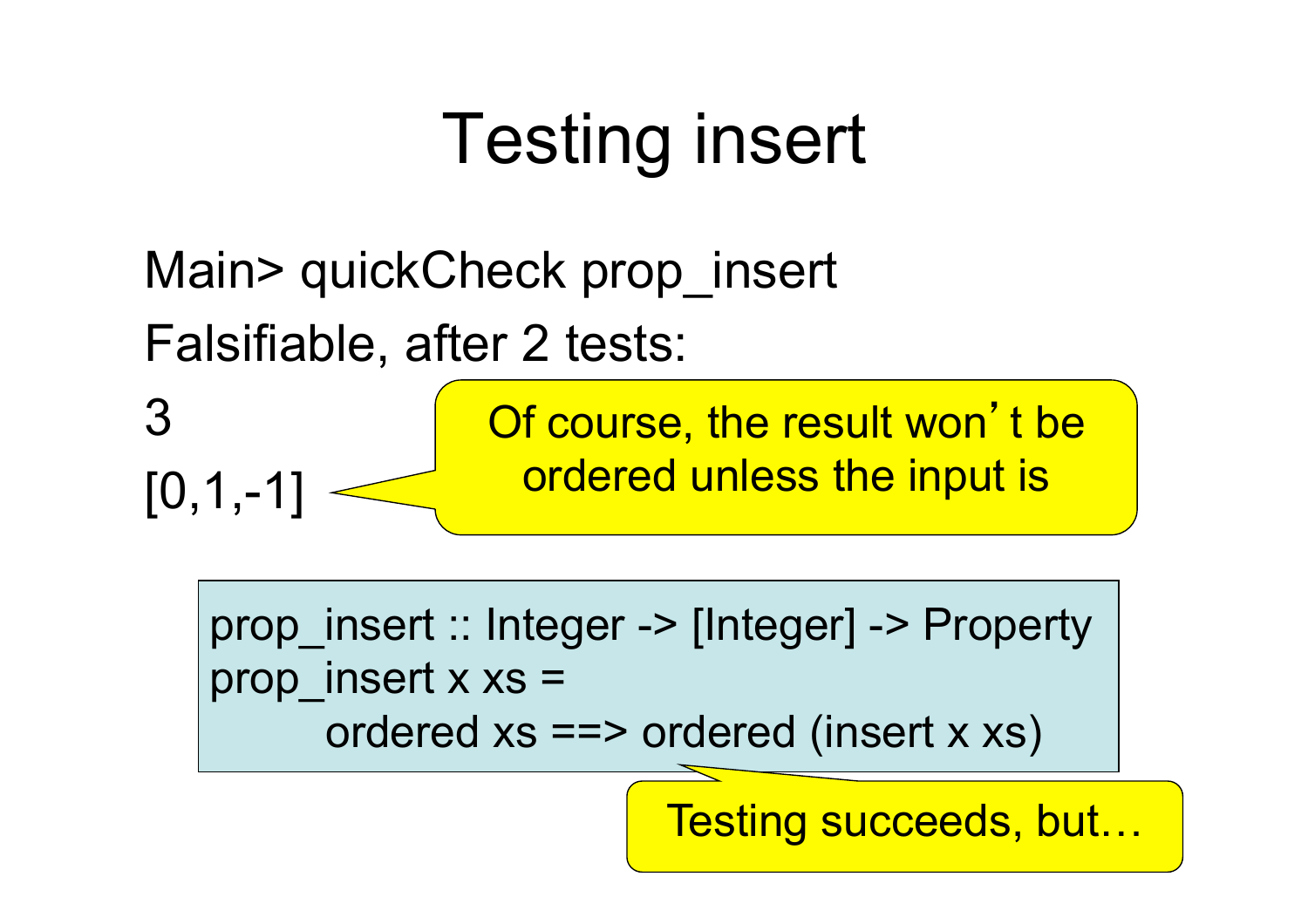## Testing insert

 $\cdot$  Let's observe the test data...

```
prop_insert :: Integer -> [Integer] -> Property 
prop insert x xs =collect (length xs) $ 
      ordered xs ==> ordered (insert x xs)
```
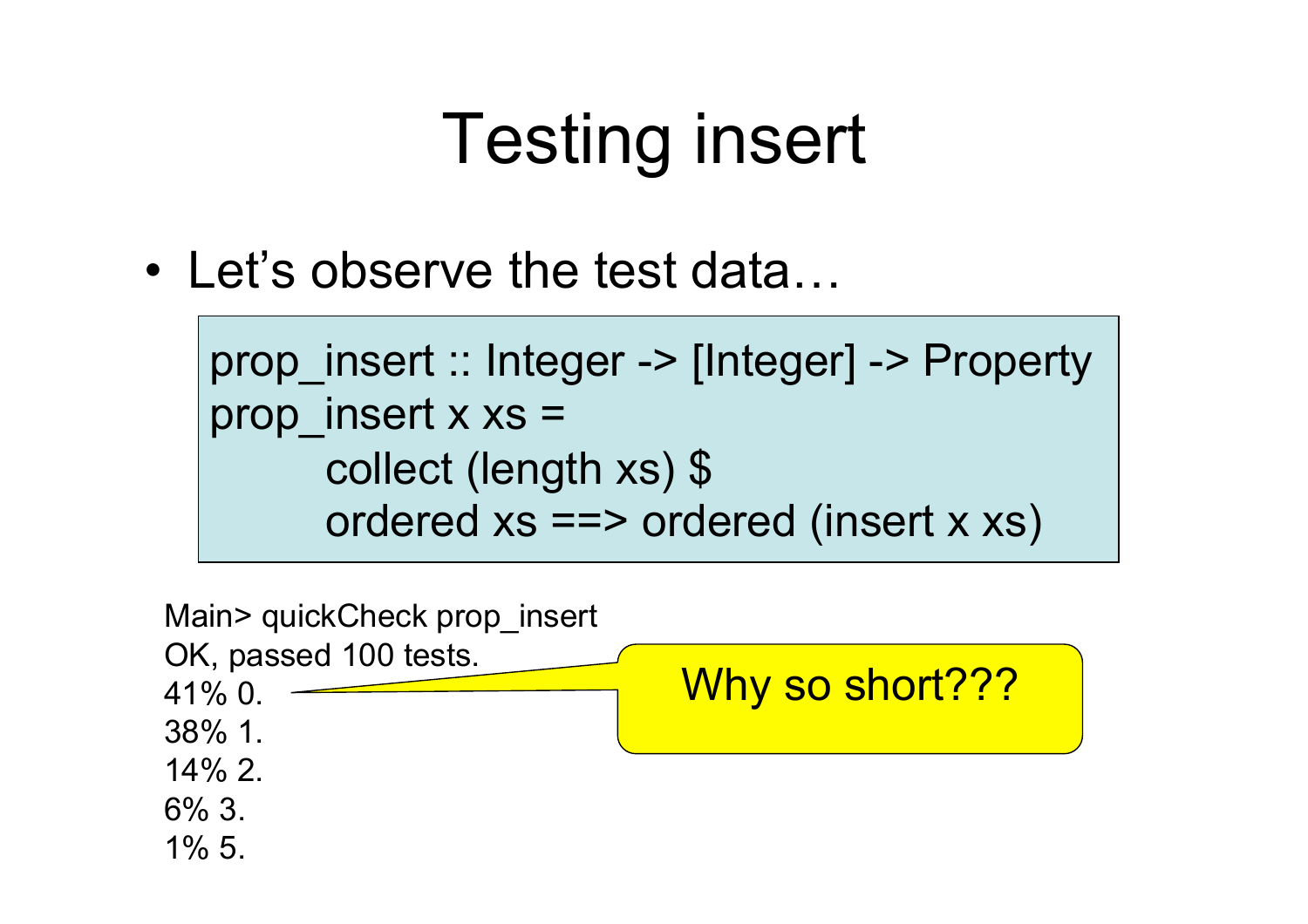#### What's the Probability a Random List is Ordered?

| Length         | Ordered? |
|----------------|----------|
| 0              | $100\%$  |
| 1              | $100\%$  |
| $\overline{2}$ | 50%      |
| 3              | 17%      |
|                | $4\%$    |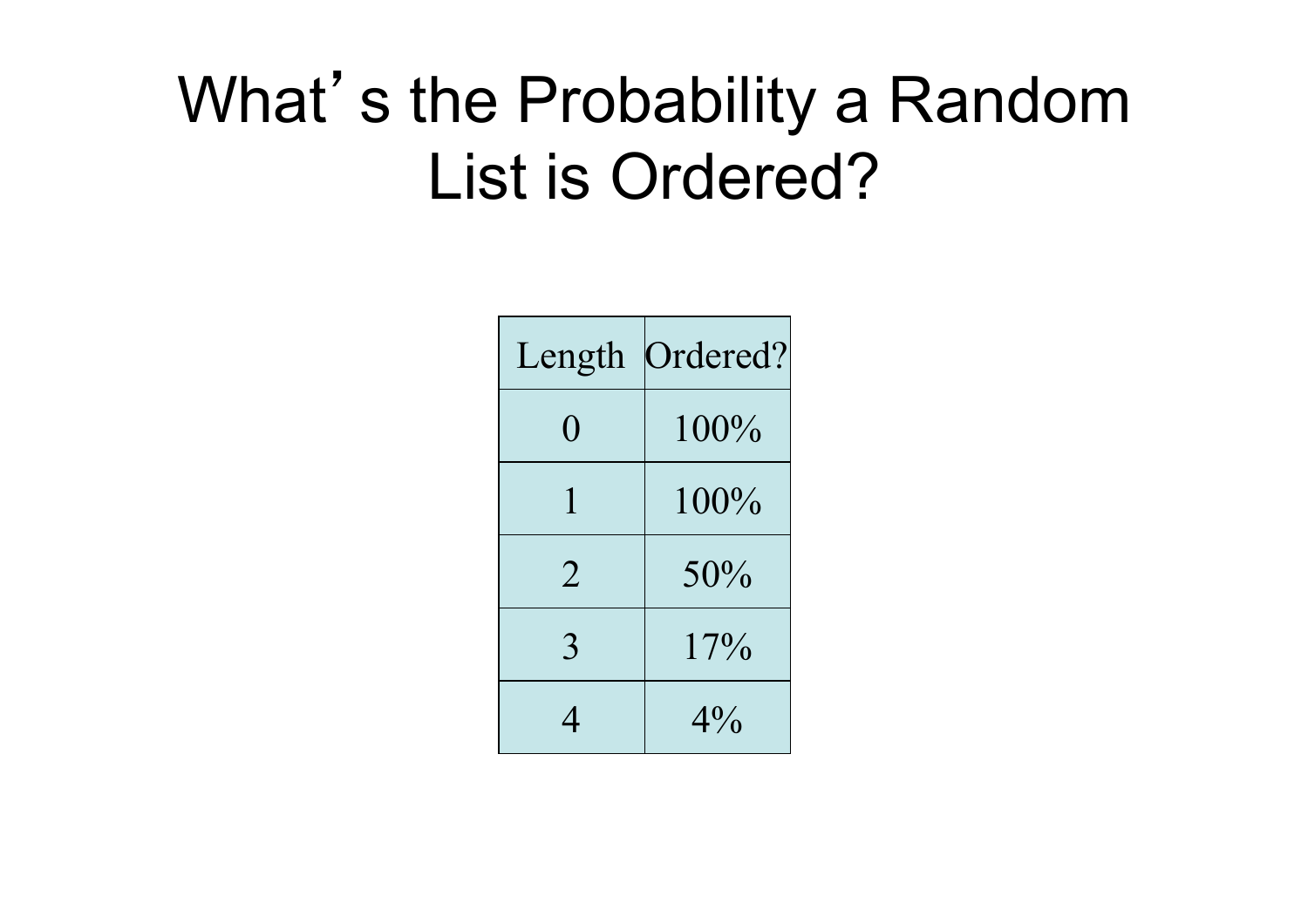## Generating Ordered Lists

- Generating random lists and choosing ordered ones is silly
- Better to generate ordered lists to begin with—but how?
- One idea:
	- Choose a number for the first element
	- Choose a *positive* number to add to it for the next
	- And so on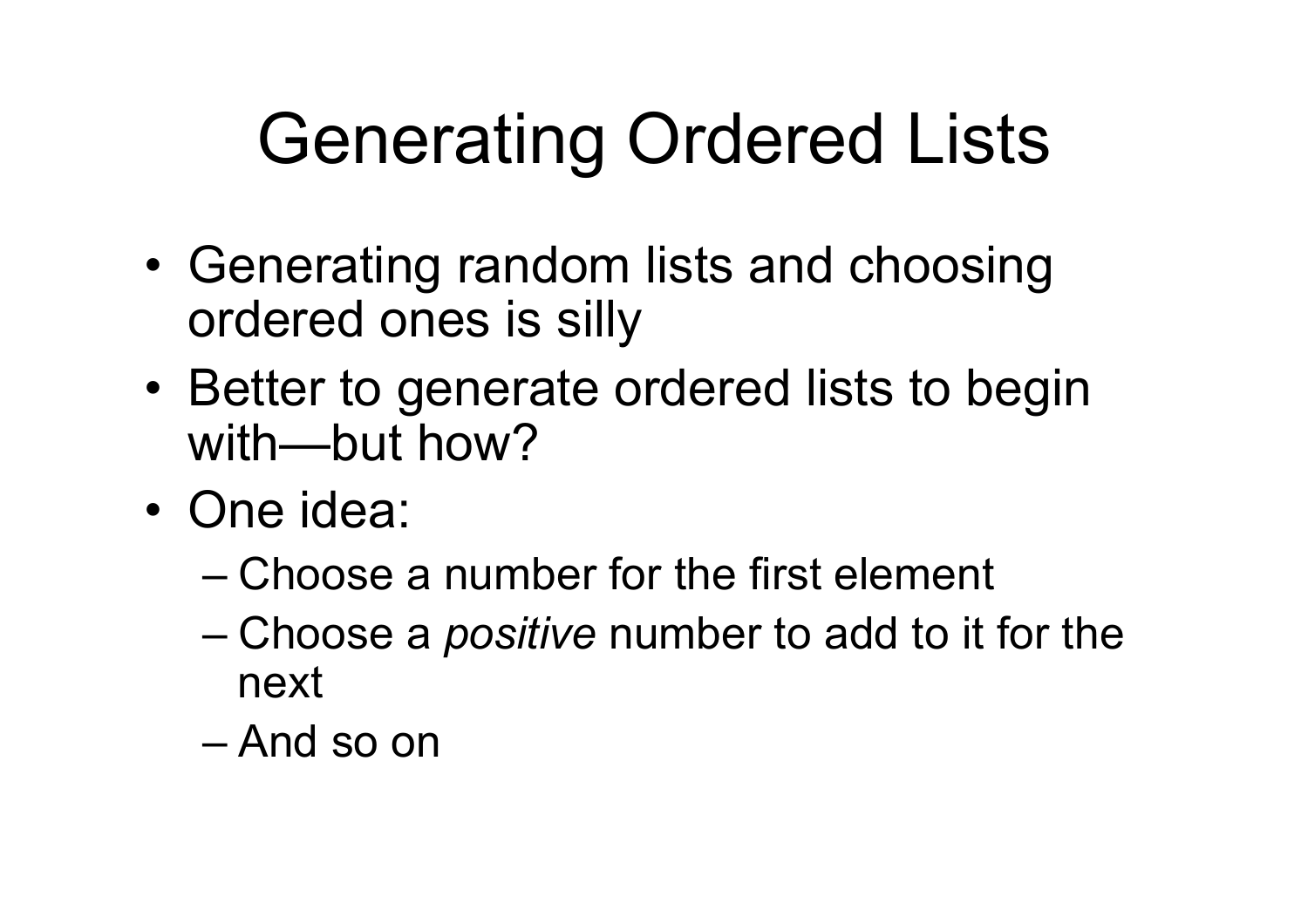#### The Ordered List Generator

```
orderedList :: Gen [Integer]
orderedList =do n \leftarrow arbitrary
     listFrom n
  where listFrom n =frequency
          [(1, return [\cdot]),(5, do i \leftarrow arbitraryns <- listFrom (n + abs i)
                   return (n:ns))]
```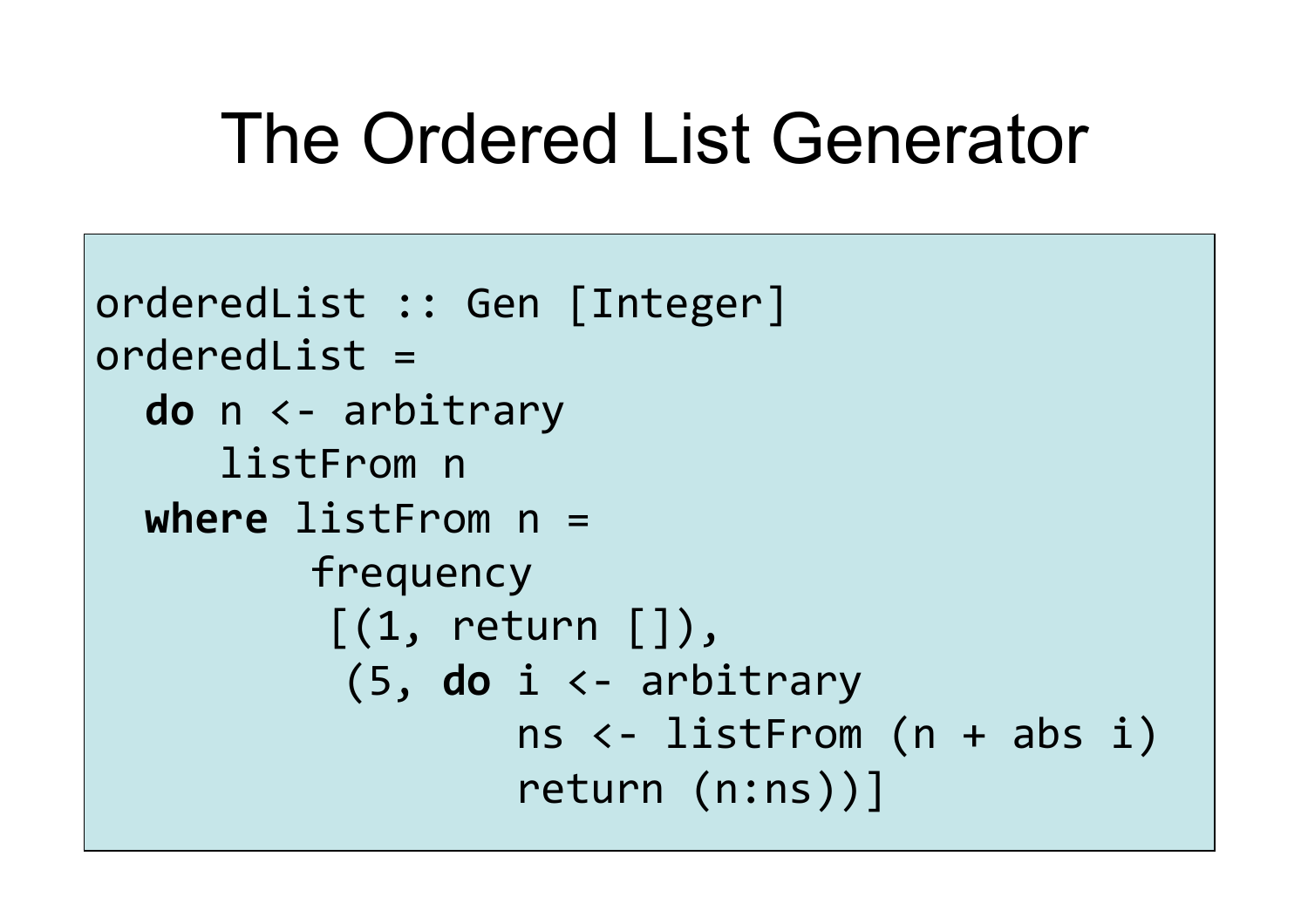# Trying it

```
Main> sample orderedList 
[10,21,29,31,40,49,54,55] 
[3,5,5,7,10] 
[0,1,2] 
[7,7,11,19,28,36,42,51,61] 
\blacksquare
```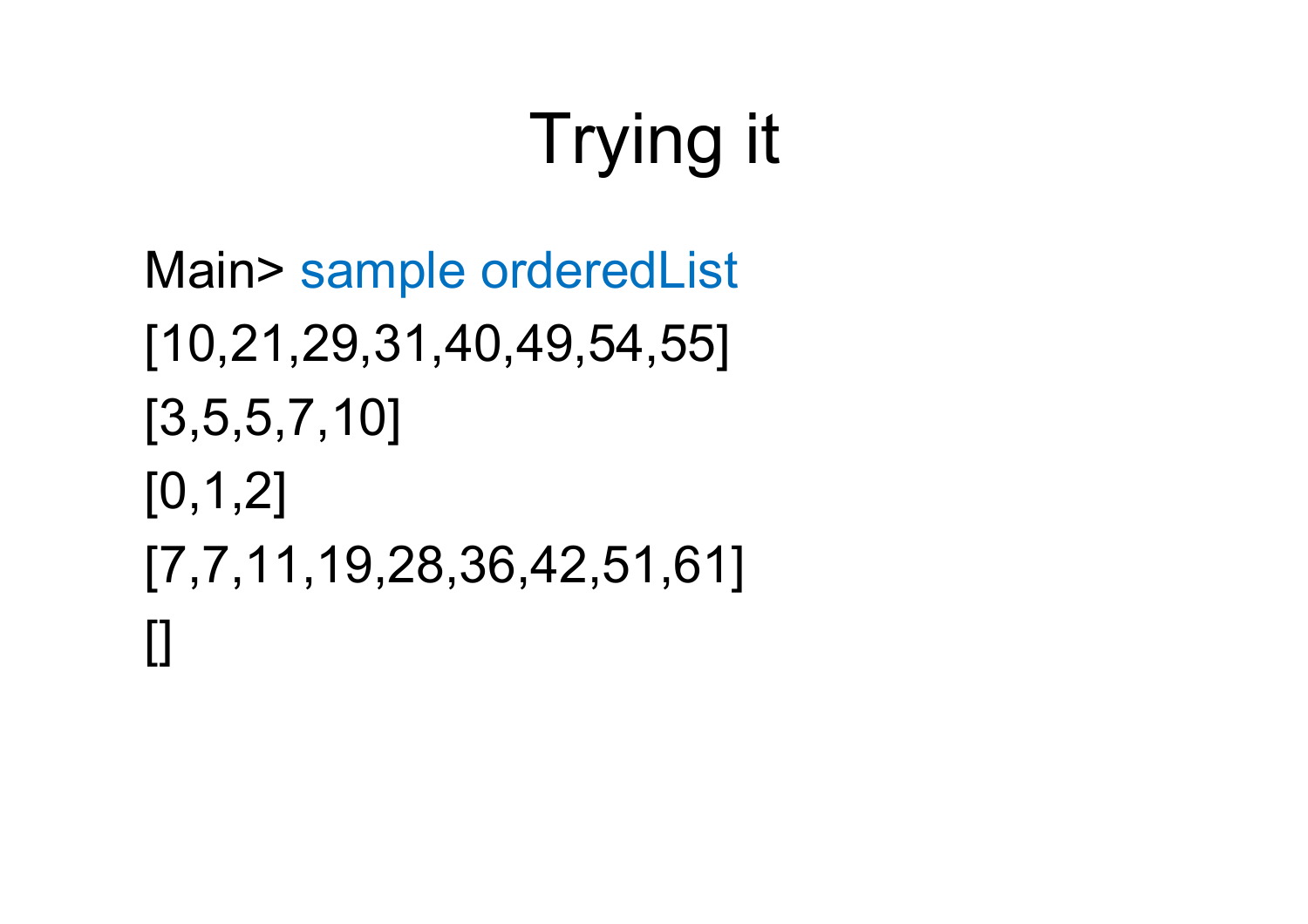#### Making QuickCheck use a Custom Generator

• Can't redefine arbitrary: the *type* doesn't say we should use orderedList

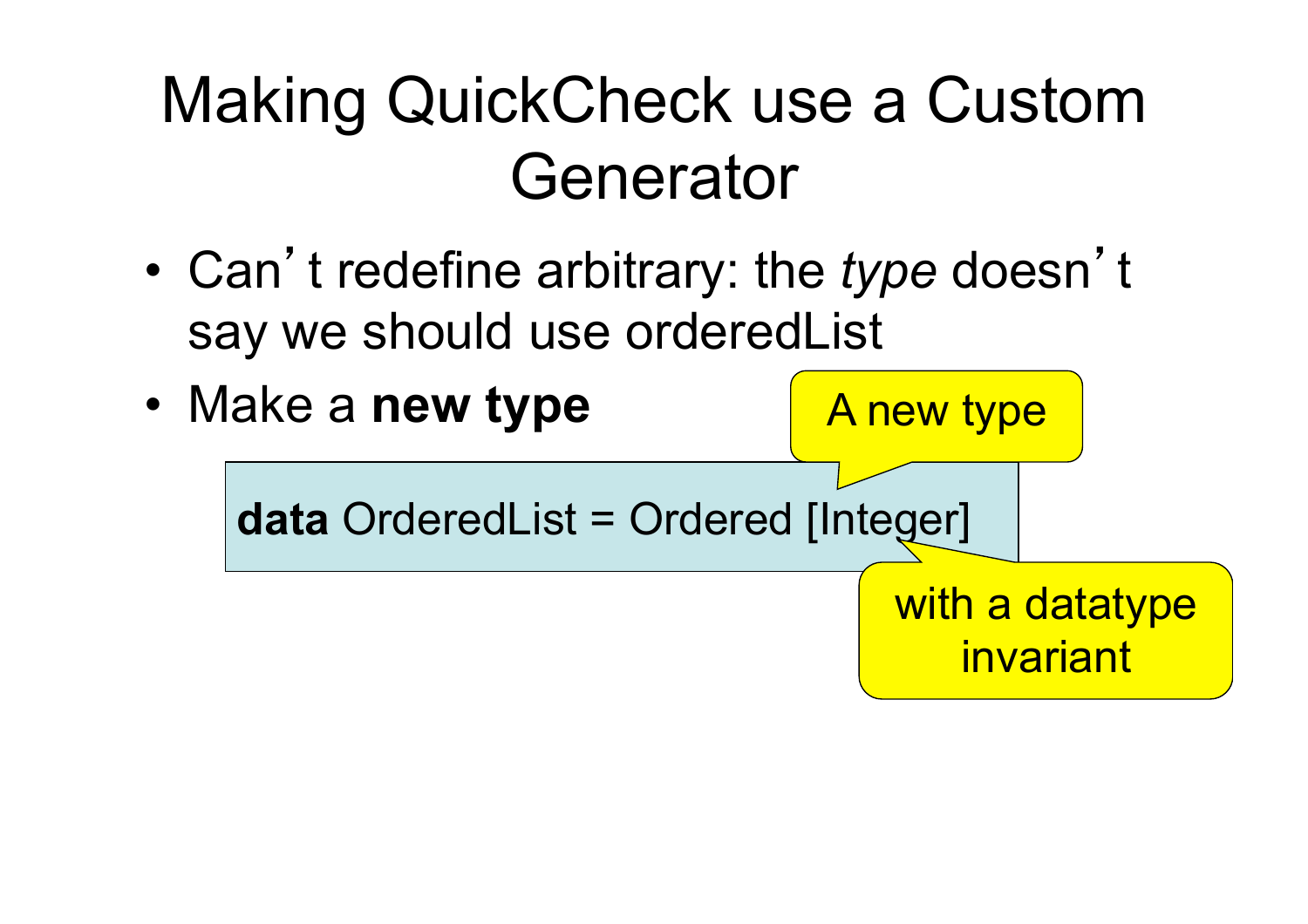#### Making QuickCheck use a Custom Generator

• Make a **new type** 

**data** OrderedList = Ordered [Integer] deriving Show

• Make an instance of Arbitrary

**instance** Arbitrary OrderedList **where**  arbitrary = do xs <- orderedList return (Ordered xs)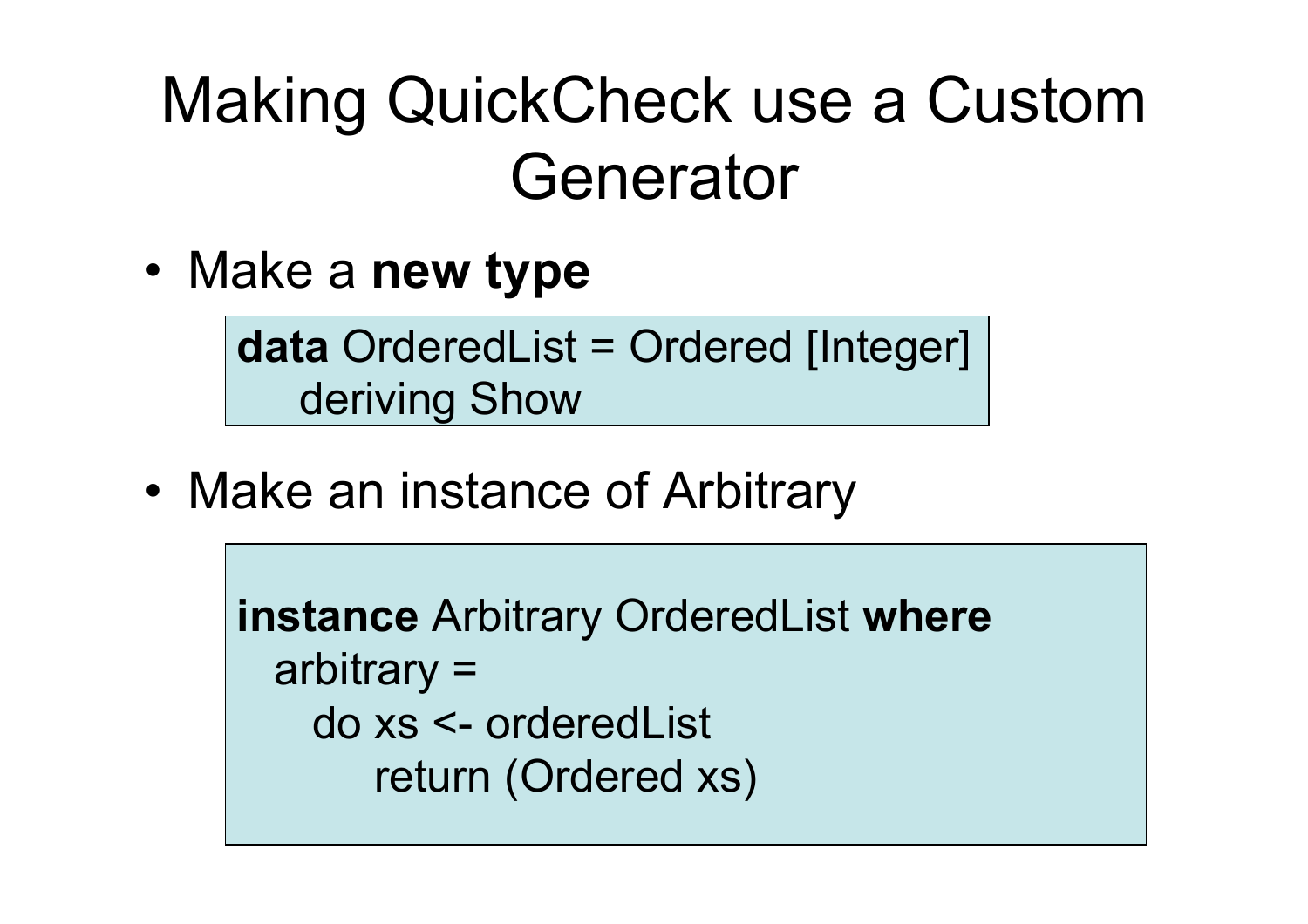### Testing insert Correctly

prop\_insert :: Integer -> OrderedList -> Bool

prop\_insert x (Ordered xs) = ordered (insert x xs)

Main> quickCheck prop\_insert OK, passed 100 tests.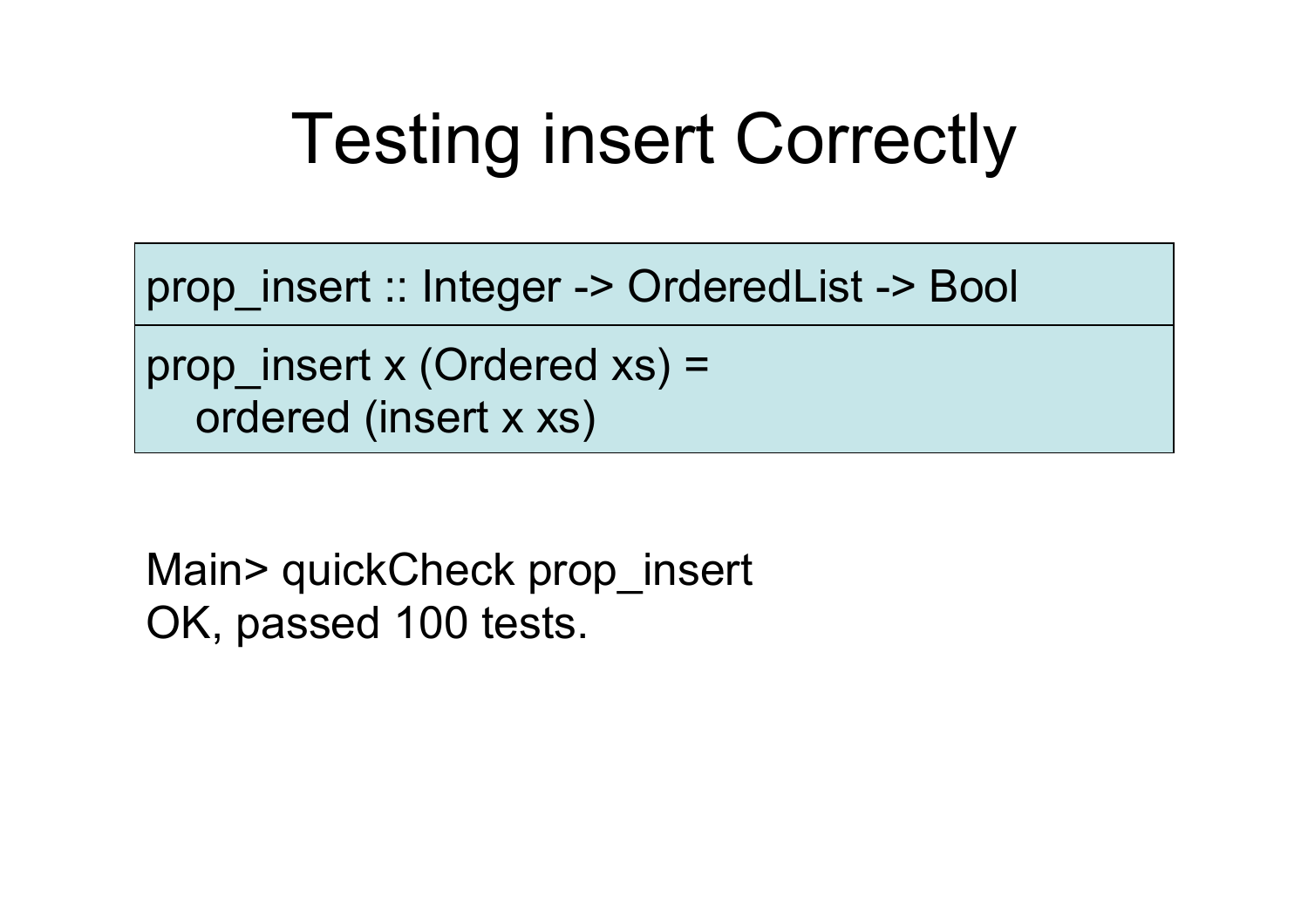### Collecting Data

prop insert x (Ordered  $xs$ ) = collect (length xs) \$ ordered (insert x xs)

Main> quickCheck prop\_insert OK, passed 100 tests. 17% 1. 16% 0. 12% 3.  $12\%$  2. Wide variety of lengths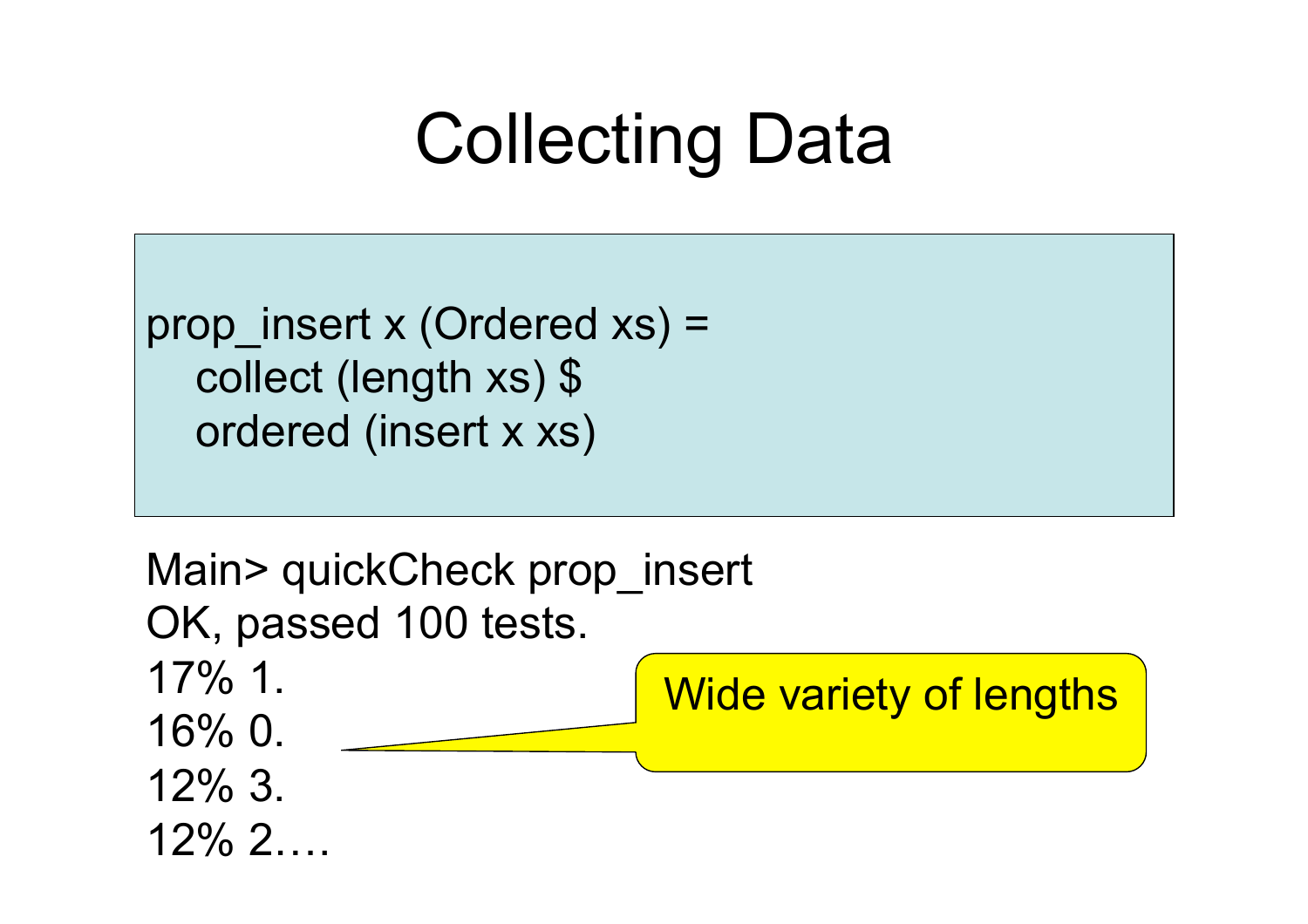## Summary

- We have seen how to generate test data for quickCheck
	- Custom datatypes (Card etc)
	- Custom invariants (ordered lists)
- Seen that **IO A** and **Gen A** are members of the **Monad** class (the class of "instructions")
- Later: how to create our own "instructions" (i.e. creating an instance of Monad)